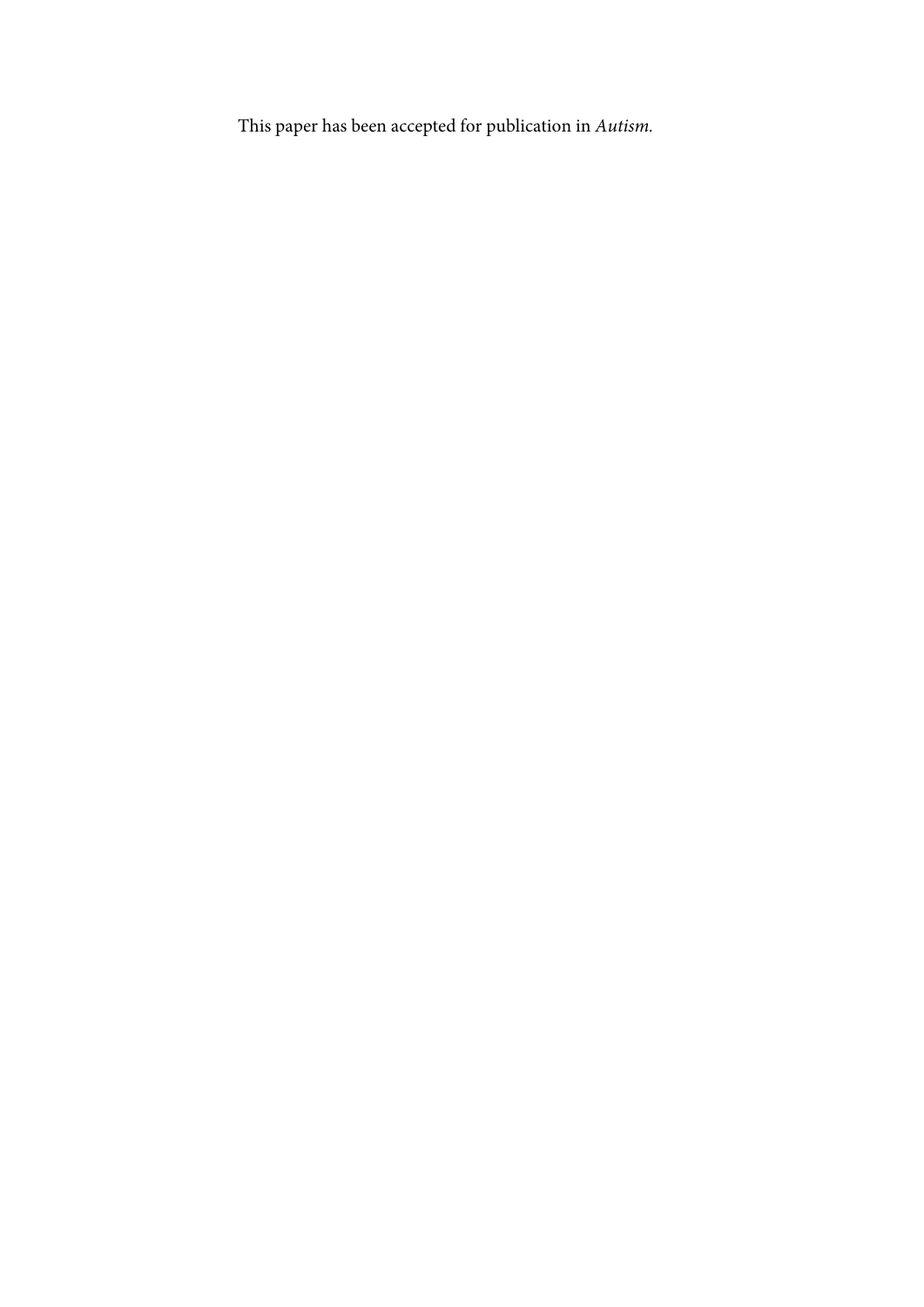## **Predicting intervention use in autistic children: demographic and autism-specific characteristics**

Kim M. Jonkman<sup>1</sup>, Elisa Back<sup>2</sup> and Sander Begeer<sup>1</sup>

<sup>1</sup> Department of Clinical, Neuro and Developmental Psychology, Vrije Universiteit Amsterdam, and Amsterdam Public Health Research Institute. <sup>2</sup> Department of Psychology, Kingston University London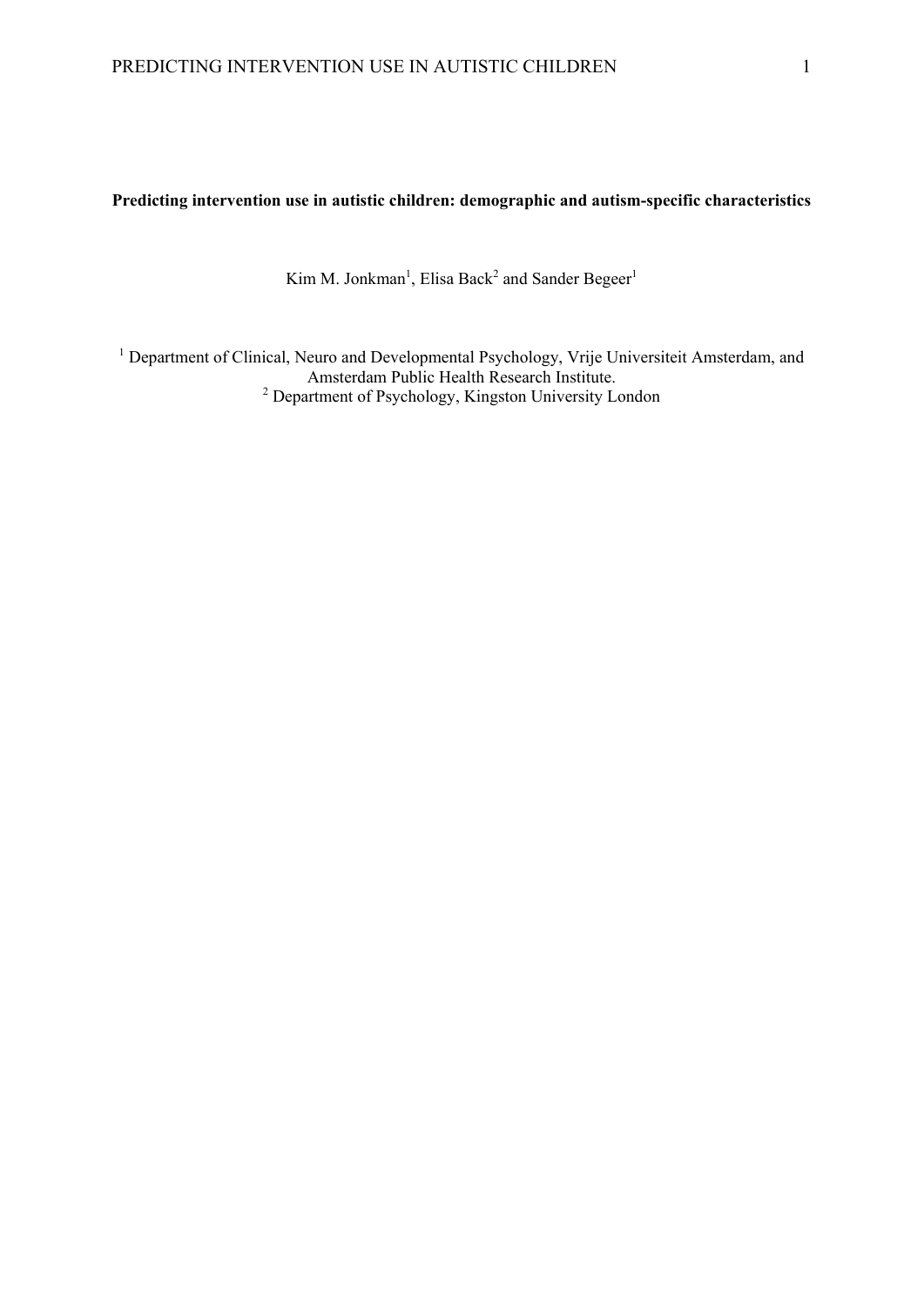### **Abstract**

Autism is a heterogenous disorder with symptoms that present in different ways. There is a large variety of interventions for autistic individuals. Little is known about who chooses which specific interventions. We aimed to explore intervention prevalence and predict intervention use, based on demographic and autism-specific characteristics. This study used data on autistic children (N=1464, aged 1-17 years) from the Netherlands Autism Register. Most children (88%) had received therapies, about half had received medication. Intervention use was mostly related to additional factors (lower IQ, special education and co-occurring diagnoses). Children with a lower IQ received less therapies, children attending special education or with a co-occurring diagnoss received more therapies. Children in special education or with a co-occuring diagnosis were more likely to receive several types of therapy and medication. Older age, higher IQ and being female were related to more guideline (autism-specific) or mainstream (targeting co-occurring problems) therapy use. Lower parental education was related to more mainstream medication use. More severe sensory issues increased the chance of other medication use. Other autism-specific characteristics (autism severity, social skills, repetitive and restrictive behaviours) were not related to intervention use. More transdiagnostic interventions should be available for children with autism and additional problems.

*Keywords*: Autism spectrum disorders, treatment use, interventions – pharmacologic, interventions – psychosocial/behavioral, health services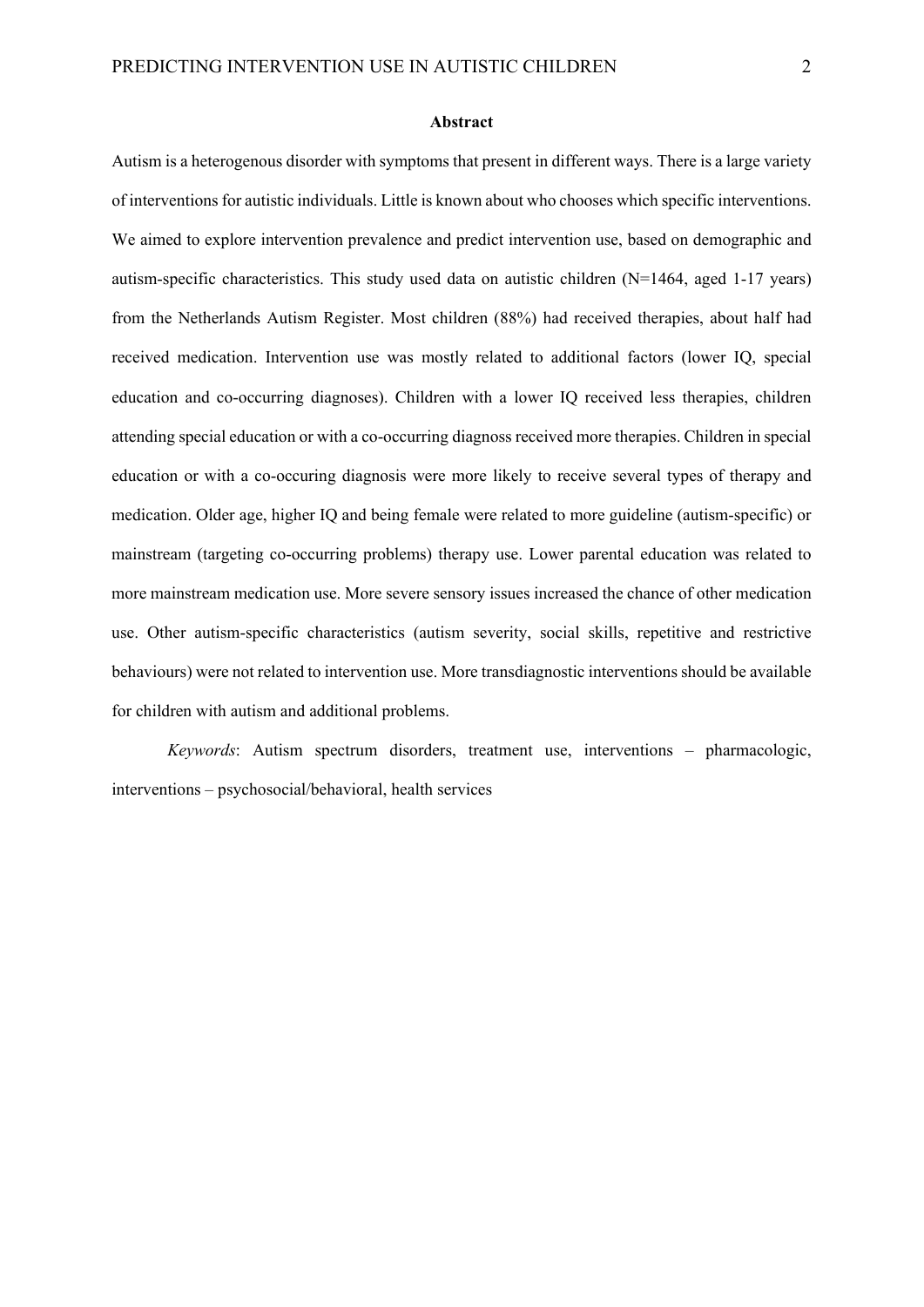Predicting intervention use in autistic children: demographic and autism-specific charactersitics

Autism is a heterogeneous disorder and it is defined by atypical social communication as well as restrictive and repetitive behaviours or interests (APA, 2013; Lord et al., 2020). In addition, the majority of autistic children (70%) have at least one other psychiatric diagnosis (Simonoff et al., 2008). Many different interventions are available for autistic individuals (DeFilippis & Wagner, 2016), some aimed at reducing core autism symptoms while others target co-occurring problems. The diverse nature of autism and its treatment options justify the need to understand which individual characteristics are associated with the use of which intervention. In this study, demographic and autism-specific characteristics will be used to predict intervention use in autistic children.

The estimated total (personal and societal) lifetime costs of supporting a person with autism (without an intellectual disability) is \$1.4 million (Rogge & Janssen, 2019). The majority of these costs are accounted for by services, such as interventions. There is no intervention that can cure autism nor is this a desired outcome according to most people (Kapp et al., 2013). Interventions instead focus on either reducing autism-specific symptoms, alleviating co-occurring problems or improving overall quality of life. Guidelines for autism treatment agree that interventions should start as early in life as possible. Most guidelines advise psycho-education to be used as a crucial step in treatment. Additionally, guidelines state that interventions should also reduce core autism symptoms and stimulate social behaviour or social learning abilities. Furthermore, specific problems should be targeted, and long-term care should be established (See the Dutch Youth Institute (NJI, 2017), the Dutch mental health care quality standards (GGZ Standaarden, 2020), the European Society of Child and Adolescent Psychiatry (ESCAP; Fuentes et al., 2020), the British National Institute for Health and Care Excellence (NICE, 2013) and the Centers for Disease Control and Prevention (CDC, 2019)).

The majority of diagnosed autistic children between 2 and 17 years old receive therapy (we define therapy as non-medication interventions) with estimates ranging from 64% to 96% (Monz et al., 2019; Patten et al., 2013; Xu et al., 2019). On average, young children (2 to 7 years old) have received 4.5 different therapies (ranging from 1 to 11; Patten et al., 2013). Medication use is less common than therapies among autistic children, ranging from 27% to 34% (Mayes et al., 2020; Monz et al., 2019; Xu et al., 2019). Medications generally included drugs for symptoms of ADHD, depression and anxiety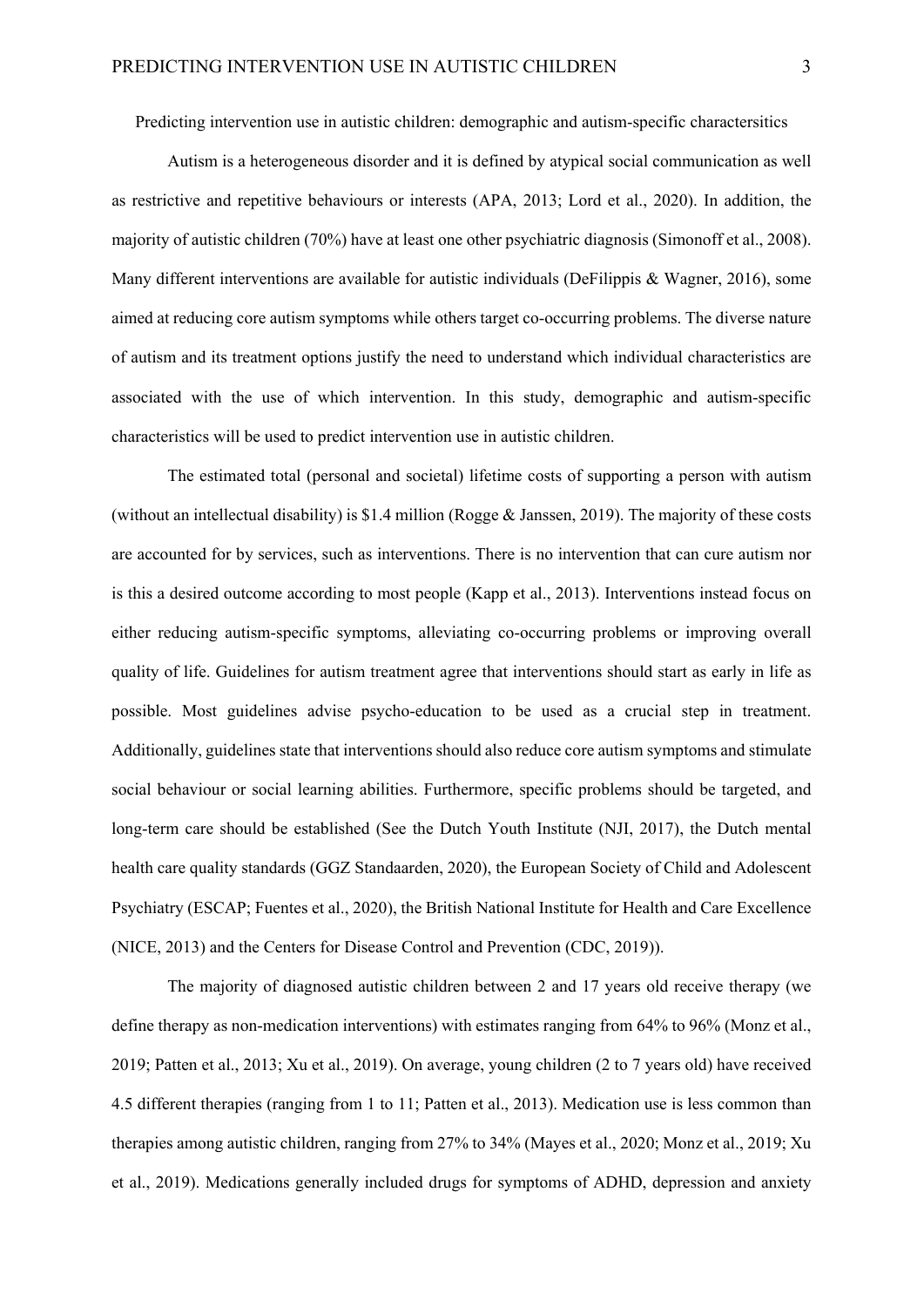(Eissa et al., 2018; Mayes et al., 2020). Unsurprisingly, people with autism who have co-occurring psychiatric problems were more likely to use medication (Houghton et al., 2017). While the use of therapies decreased with age, both in number (Mire et al., 2015; Xu et al., 2019) and intensity (Monz et al., 2019), medication use increased with age among those up to 24 years old (Houghton et al., 2017; Mire et al., 2015). A change in the manifestation of the child's symptoms might make parents more comfortable giving medication to older children, or because medication is a last resort for parents who have tried a variety of interventions during their child's younger years (Mire et al., 2015). One study found a higher percentage of autistic boys using medication than girls, however in the same study sex was not a significant predictor of medication use (Xu et al., 2019).

Treatment guidelines for autism are based on scientific evidence, general practice, and the theoretical foundation underlying the interventions. Looking at -freely available - guideline directions for four different nations (UK, US, Europe and the Netherlands), three categories can be distinguished that are included in all guidelines (CDC, 2019; Fuentes et al., 2020; GGZ Standaarden, 2020; NICE, 2013; NJI, 2017). First, there is a stable international agreement on what would be considered *guideline interventions* for autism. These interventions are officially recommended, by national government organisations/institutions for mental health, specifically for autism or target core autism symptoms, such as social skills and restrictive and repetitive behaviours and interests. These interventions can be directed at the child, family or community (Lord et al., 2021). In all referenced guidelines these include: psycho-education (for both child and family), social skills training and NDBIs (naturalistic developmental behvioural interventions) for the child, and parent and home trainings for the family. Second, *mainstream interventions* include interventions not specifically for autism, targeting associated symptoms (e.g., challenging behaviours like aggression or hyperactivity) as well as co-occurring problems (e.g, epilepsy or sleep problems). These interventions are included in guidelines for autism to treat co-occurring problems. This category includes medication (Houghton et al., 2017) and, among others, physiotherapy (also referred to as physical therapy), speech therapy and mindfulness-based interventions. Third, *other interventions* are therapies or medications that are not included in the treatment guidelines or are actively discouraged by the guidelines (e.g. because they have shown to be harmful or ineffective). This includes alternative interventions like diets, supplements, homeopathic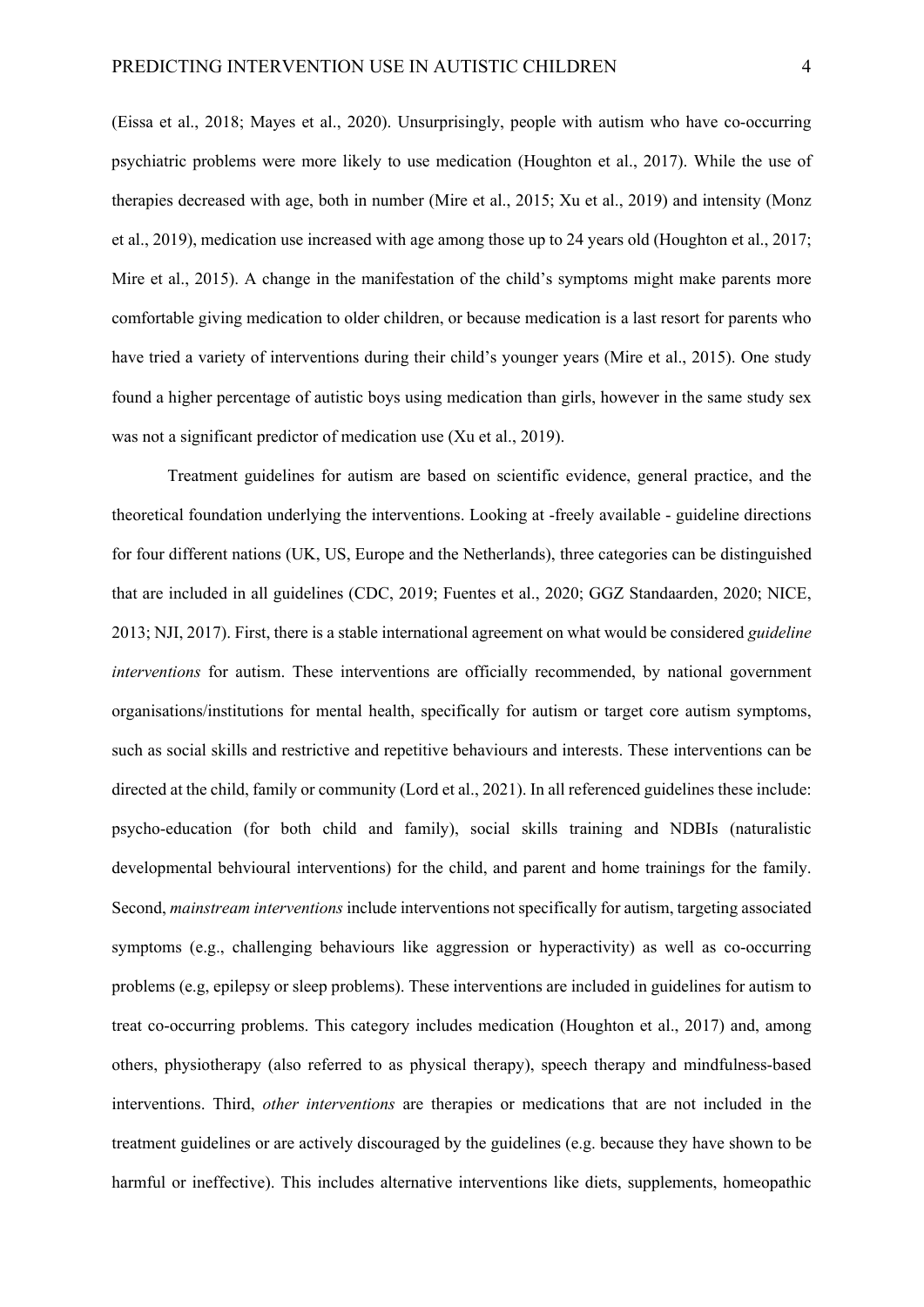medication (often referred to as CAM) and animal therapy (Höfer et al., 2017).

Factors that influence parents' decision-making about interventions change over time, whilst parents gain more expertise about autism (Edwards et al., 2018). Parents base their decisions on a variety of factors including recommendations from other parents, professionals and service providers, pragmatic issues (e.g., the availability or accessibility of the intervention, the costs and time), service characteristics (e.g., whether the staff seems experienced and professional), and their child's individual needs(Edwards et al., 2018; Carlon et al., 2013, 2015; Lord et al., 2021). Furthermore, research suggests that higher parental education levels were associated with a higher number of interventions (Patten et al., 2013), and also more use of alternative interventions, including dietary and vitamin therapy (Höfer et al., 2017). Family income is not related to intervention use when taking parental education level or health insurance into account (Patten et al., 2013; Xu et al., 2019). Insured children are more likely to receive behavioural interventions in the United States (Xu et al., 2019).

Child characteristics also affect intervention use. Children with more severe autistic symptoms received a greater number of therapies regardless of their age (Green et al., 2006) and are more likely to have received an therapy, from any category, compared to children with less severe symptoms(Green et al., 2006). Children who have more sensory processing problems started using interventions earlier (Patten et al., 2013). Understandably, children with special communication and language needs often received speech therapy, whereas social skills training and play therapy were used when parents wanted to improve their child's peer interaction (Carlon et al., 2013). These findings suggest that intervention use in autism is related to the presence and severity of autism-specific symptoms.

The use of alternative interventions is particularly interesting given that these interventions often have no or a dubious empirical foundation for their effectiveness and can sometimes even be harmful. There is some evidence that the use of complementary and alternative medicine (CAM) interventions is more common in autism compared to other disorders (Höfer et al., 2017). Overall, higher parental education level has been associated with more CAM use - in both autism and other populations (Höfer et al., 2017; Patten et al., 2013, Wang et al., 2018). Other predictors include parents' own use of CAM interventions (Doering et al., 2013; Singendonk et al., 2013), female gender (Keene et al., 2019; Singendonk et al., 2013), higher level of education of the parent (Keene et al., 2019; Wang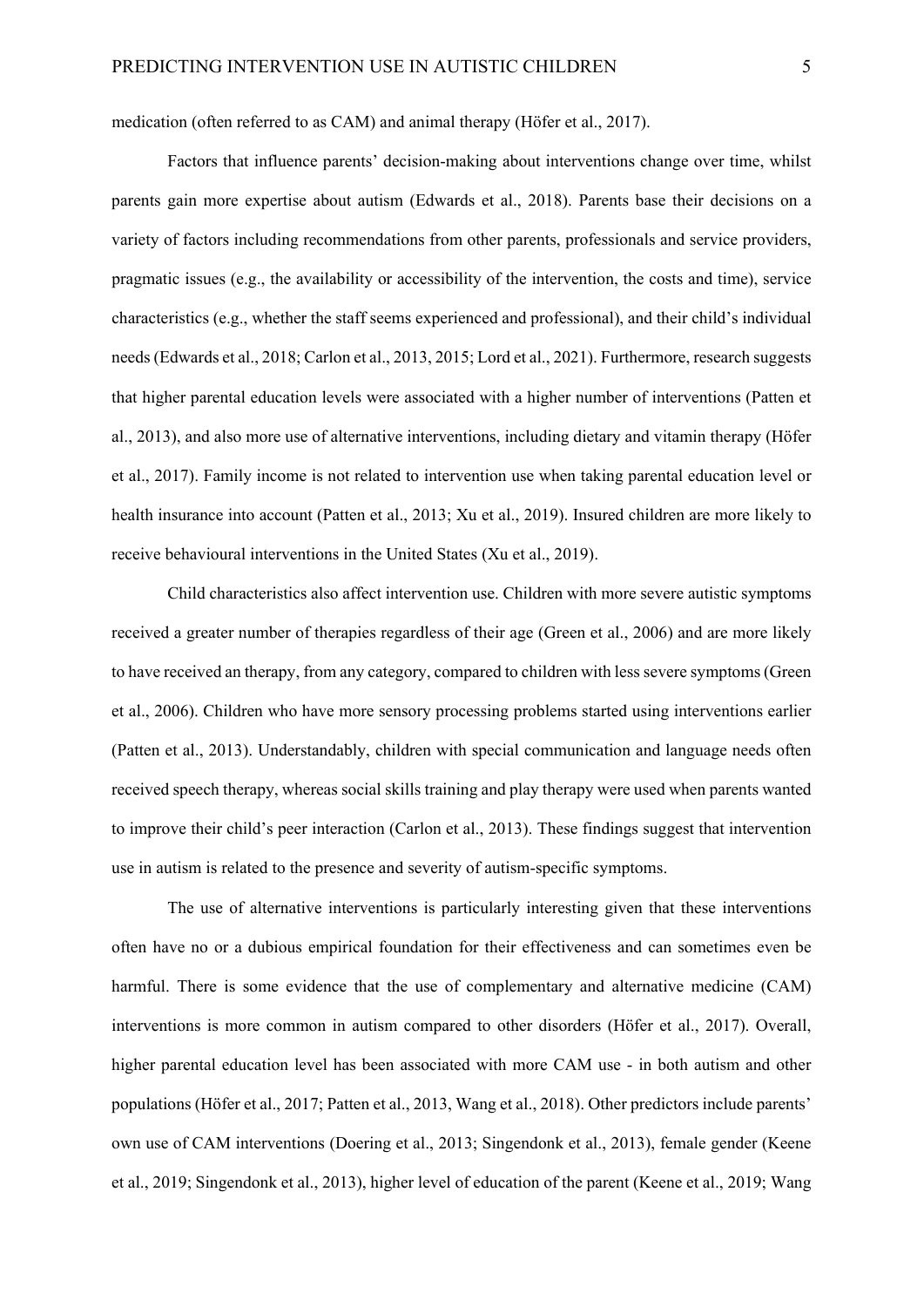et al., 2018) and co-occurring medical conditions (Wang et al., 2018).

Autism treatment is expensive and early intervention can be crucial. Most previous studies have been conducted in the US or UK (e.g. Patten et al., 2013; Wang et al., 2018; Xu et al., 2019), this is the first study of its kind focusing on Dutch families. Although many different and divergent predictors of intervention use have been found in a variety of studies, we aim to increase our understanding of intervention use among autistic children by combining demographic and autism-specific characteristics to predict the use of therapy and medication. We aim to study predictors of the number, type and load (total number of hours) of interventions used among autistic children. Predictors are demographic characteristics (age, sex, parental education level, educational setting) which also include diagnostic information (IQ, co-occurring diagnosis) and autism-specific characteristics (autism severity, social skills, repetitive and restrictive behaviours and interests, and sensory issues). Based on the above discussed literature we expect co-occurring diagnosis, higher autism severity and increasing age to be associated with higher number of interventions used. We also expect higher parental education level to predict the use of other therapies and medication. The impact of the other predictors will be explored as there is insufficient evidence from previous literature to formulate a hypothesis.

## **Methods**

### **Participants**

Participants included 1464 children (below the age of 18) and/or their parent(s) who filled in questionnaires from the Netherlands Autism Register. Of these participants 1225 reported on therapy use and 1450 on medication use. All participants received a formal diagnosis of ASD by a qualified clinician unaffiliated to this study according to the DSM-IV or DSM-5 (American Psychiatric Association, 1994; 2013). The diagnosis was reported by the informant and follow-up questions ensured the diagnosis was given by a qualified clinican at a professional location, in addition to questions about the age of first suspicion and diagnosis. A subgroup ( $N = 632$ ; this number is lower when predictors are added due to missing data) was further analysed because information on intervention use from multiple years was available for these participants (Table 1). There were no significant differences between this group and the complete sample on the variables included in this study. Within the subsample, participants who completed the AQ-28 were younger and participants who completed the SDQ were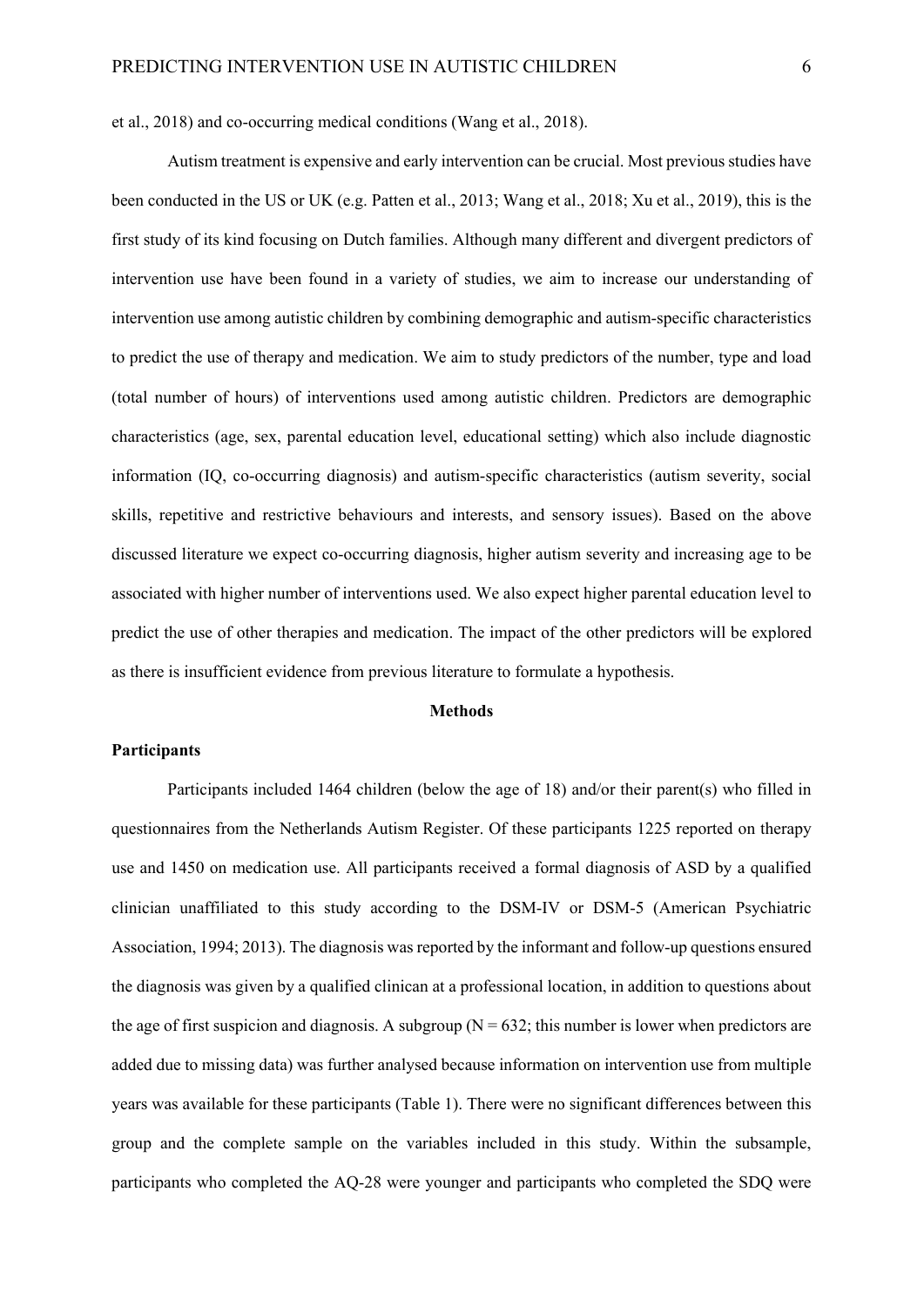slightly older than those who did not complete these measures. There were no other age differences nor differences in sex and parental education level.

### **Measures**

## *Demographic variables*

For all measures, parents reported on their child if they were younger than 16, adolescents aged 16 or 17 reported on themselves. For the category of sex participants could choose from male or female. Parental education level was categorized as high, middle and low (using the highest from the two parents), based on Dutch guidelines (CBS, 2020). The educational setting was categorized as special or mainstream education. Children who reported attending special education in at least one questionnaire were included in the special education category. Some diagnostic information was also included as 'demographic variables': participants were asked to choose their (child's) most recent IQ test-score from seven categories. For 6.6% of the children no recent IQ-test result was available, these participants were asked to estimate their (child's) IQ. The different answer options were then combined into three categories:  $1 =$  below 85,  $2 = 85-115$ ,  $3 =$  above 115. For co-occurring diagnosis children were divided in two groups: those who had no additional diagnoses and those who had at least one additional diagnosis (any diagnosis including psychiatric and physiological diagnoses).

## *Autism severity*

Autism severity was measured by the Autism-Spectrum Quotient (AQ-short, Hoekstra et al., 2011). The AQ-short has 28 items that assess social behavioural difficulties (23 items) and a fascination for numbers/patterns (5 items). The social behaviour factor includes social skills (7 items), routine (4 items), switching (4 items) and imagination (8 items). Each item has a 4-point Likert scale from "definitely agree" to "definitely disagree". Children could score anywhere between 28 and 112 with a higher score reflecting greater autism severity. The AQ-short has been validated to assess autistic traits in three independent samples from The Netherlands and the UK (both clinical and controls) (Hoekstra et al., 2011). The AQ-short highly correlates with the full-scale AQ and it has shown a good internal consistency with a Cronbach's alpha between .77 and .86.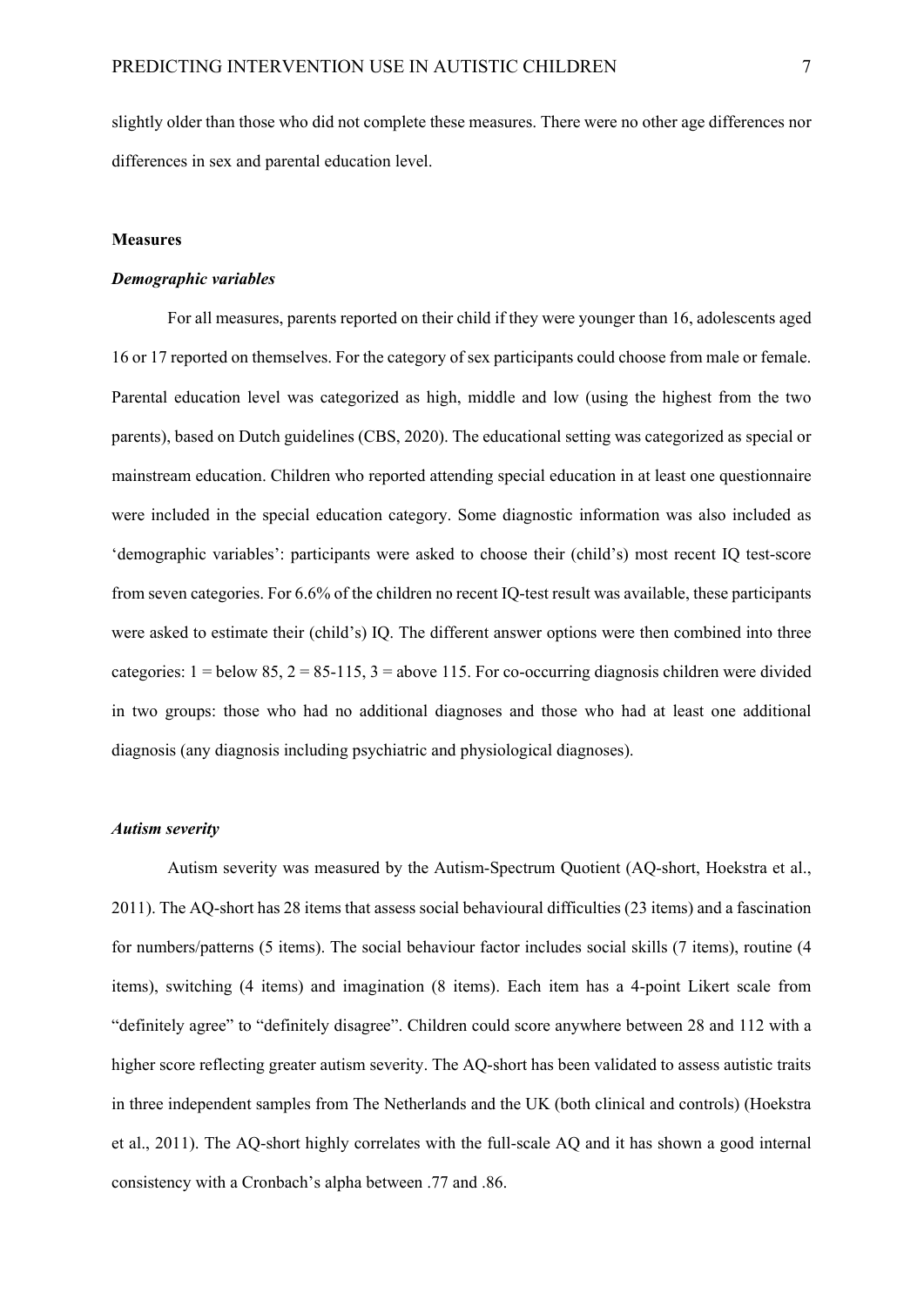### *Sensory issues*

Sensory issues were measured using the Short Sensory Profile (SSP, McIntosh et al., 1999). This questionnaire has 38 items about observable child behaviours including tactile sensitivity (7 items), taste/smell sensitivity (4 items), movement sensitivity (3 items), underresponsive/seeks sensation (7 items), auditory filtering (6 items), low energy/weak (6 items) and visual/auditory sensitivity (5 items). The behaviours are scored based on their frequency on a scale from 1 (always) to 5 (never). This results in a score between 38 and 190 with a higher score representing less sensory abnormalities meaning a low frequency of sensory issues. The SSP is widely used to assess sensory impairments and has shown excellent reliability and validity (McIntosh et al., 1999).

## *Social skills*

The Strengths and Difficulties Questionnaire (SDQ, Goodman, 2001; a brief behavioural screening questionnaire) was used to measure social skills. To reflect social skills, two scales of this questionnaire were combined: peer problems and prosocial behaviour. The peer problems scale has 5 items that focus on how well the child gets on with other children. The prosocial scale has 5 items that focus on being helpful, kind and considerate towards others. The items on the prosocial scale are recoded to ensure that the combined score of the two scales represents problems with social skills (a higher score reflects more problems). The reliability and validity of the self-report and parent-report SDQ were judged to be satisfying, making it an appropriate short measure for psychological problems and skills in clinical assessment or as a research tool (Goodman, 2001).

## *Repetitive and restrictive behaviours and interests*

The Childhood Routines Inventory-Revised (CRI-R, Evans et al., 2017) used to measure the child's repetitive and restrictive behaviours. The questionnaire has 62 items concerning possible restrictive or repetitive behaviours. The items question to what extent the child or adolescent engages in behaviours with the answer options ranging from 1 "Never" to 5 "Always". The CRI-R has two scales: repetitive motor behaviours and compulsions, and rigidity/insistence on sameness. For this study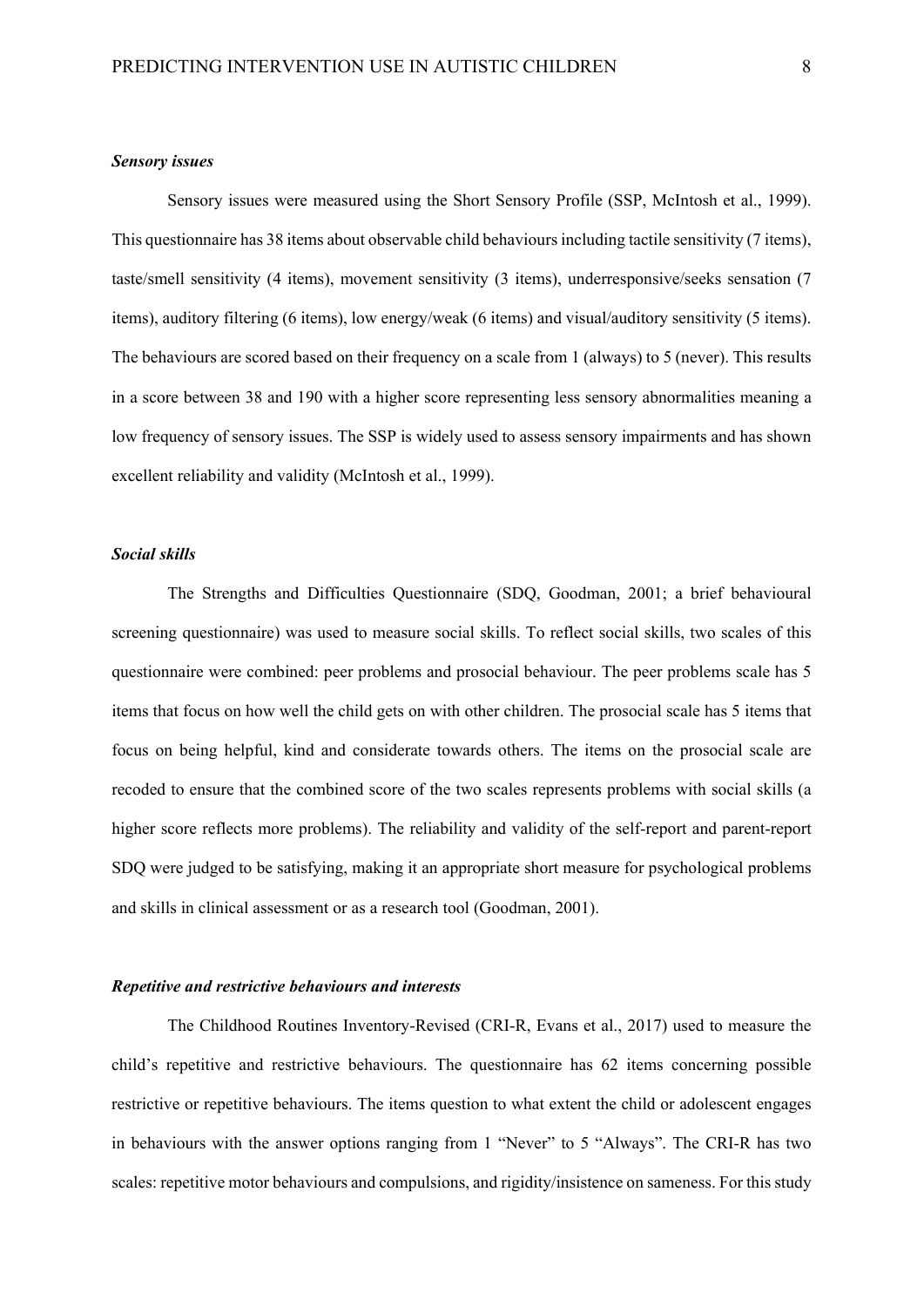we use the total score of all 62 items resulting in a score between 62 and 310 with a higher score representing more repetitive and restrictive behaviours. The CRI-R has shown excellent psychometric properties for assessing restricted and repetitive behaviors in children under 18 with neurodevelopmental disorders (Evans et al., 2017).

### *Intervention use*

*Type of intervention.* Participants could report on 16 types of therapies and 30 types of medication. At entry, participants reported on their intervention use up to that point. After that, intervention use was surveyed yearly. The total number of therapies was based on the number of therapies used at entry and the average yearly use. Intervenions were grouped into three categories: (1) guideline therapies (therapies for core characteristics of autism, e.g., social skills training, there is no guideline medication), (2) mainstream therapies or medication (interventions aimed at other associated problems) and (3) other therapies or medication (discouraged, alternative or rare interventions) (see Appendix A and B for a full overview).

*Intervention load.* Participants reported the duration of each selected therapy with the following options: 0 to 4 months, 4 to 7 months, 7 to 12 months and more than 12 months. They were also asked to report the intensity of the therapy: 0 to 1 hour a week, 1 to 4 hours a week, 4 to 8 hours a week or more than 8 hours a week. For the intervention load the duration of therapies was calculated in weeks by taking the median of the category (e.g. 0-4 months = 2 months) and multiplying this by 4.348 to convert months into weeks. A similar transformation is applied to the therapy intensity by determining the median of the category to get a single value for hours per weeks (e.g. 0-1 hours/week  $= 0.5$ ) hours/week). Intervention load was then calculated by multiplying the duration by the intensity to obtain the total number of hours of therapy. The number of hours were then added per year and the different years were then added. This total number of hours of therapy was corrected for by the number of years that the participant had participated in the questionnaire as mentioned above.

### **Procedure**

Participants are made aware of the Netherland Autism Register (NAR) by recurrent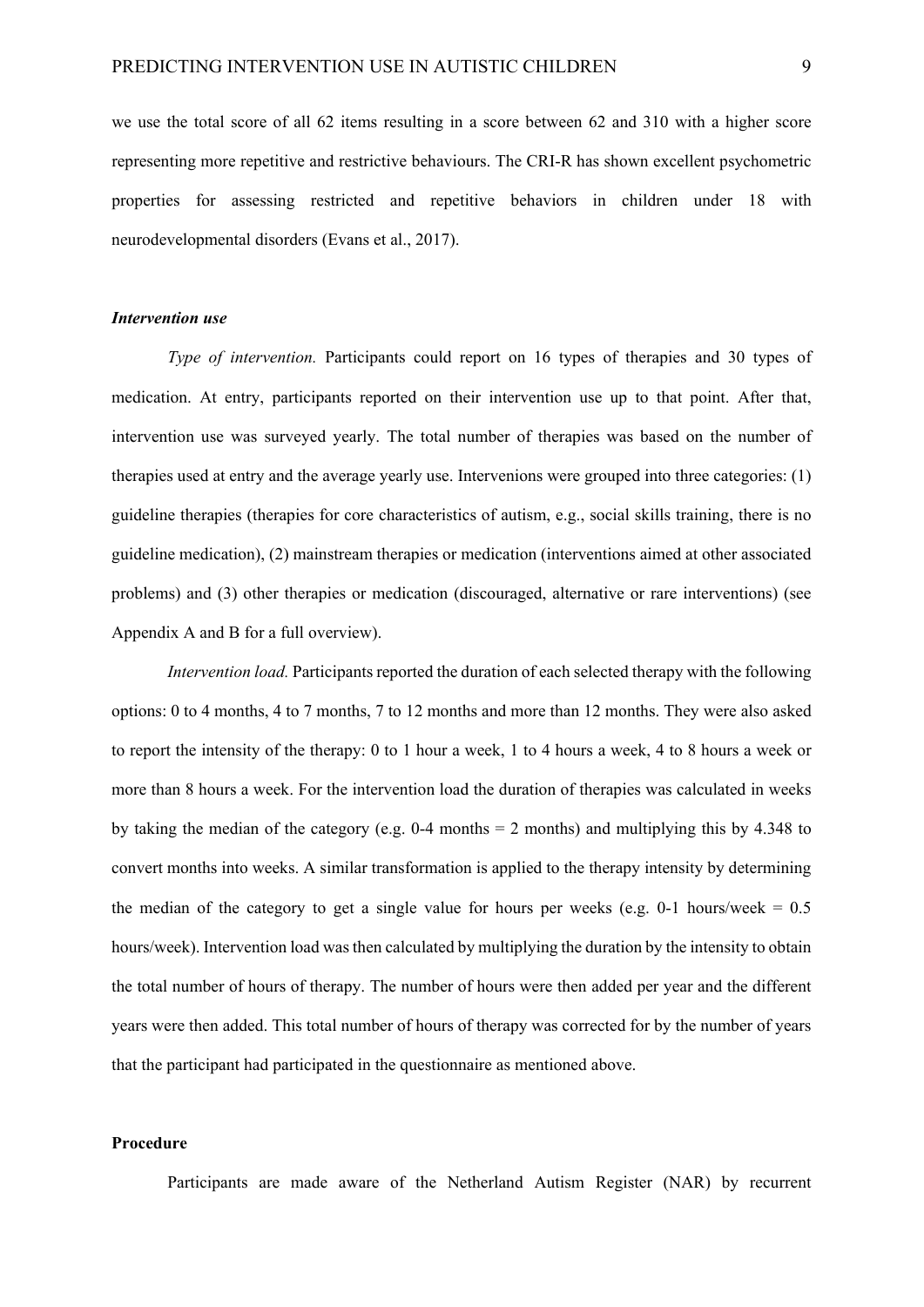professional and lay publications in national and local media. People who want to participate in the NAR questionnaires can register on their website [\(https://www.nederlandsautismeregister.nl/english/\)](https://www.nederlandsautismeregister.nl/english/). Upon entering the NAR participants receive a link to fill out the baseline questionnaire, followed by yearly invitations. The content of the yearly questionnaires differ and every year the participant can decide whether they want to participate or not (without having prior knowledge of the questionnaire content). For this study data from 2013 to 2019 was used. The study was preregistered at the OSF/Center for open science [\(https://osf.io/2uqkg\)](https://osf.io/2uqkg). The NAR has been reviewed and approved by the ethics committee of the Vrije Universiteit Amsterdam (VCWE 2020-041R1).

### **Statistical analyses**

The following analyses were performed on the subsample (N=632). Multiple linear regression was performed to predict the number of therapies used and intervention load with ten predictors mentioned in the introduction (age, sex, parental education level, IQ, educational setting, co-occurring diagnosis, autism severity, social skills, repetitive and restrictive behaviours and interests, and sensory issues). Binary logistic regressions were used to predict whether participants used guideline (yes/no), mainstream (yes/no) or other therapies (yes/no) and to predict the use of mainstream (yes/no) and other medication (yes/no). For these analyses the demographic characteristics were put in the model first. The four autism-specific predictors were then added to the models separately because when they are combined, the sample size decreases significantly. Post-hoc power analyses were performed for each regression and are reported in Appendix C.

### **Community involvement statement**

The Netherlands Autism Register works closely together with autistic people. We rely on input from the autism community and also provide yearly feedback to all participants regarding the general findings of the questionnaires and personal feedback on how the participant's scored on the subjects included in the latest questionnaire. This study is in line with the Dutch Autism Research Agenda, which was developed by autistic researchers using data from the NAR (Van den Bosch & Weve, 2019), which indicated that support, treatment and medication were key themes requested by autistic people and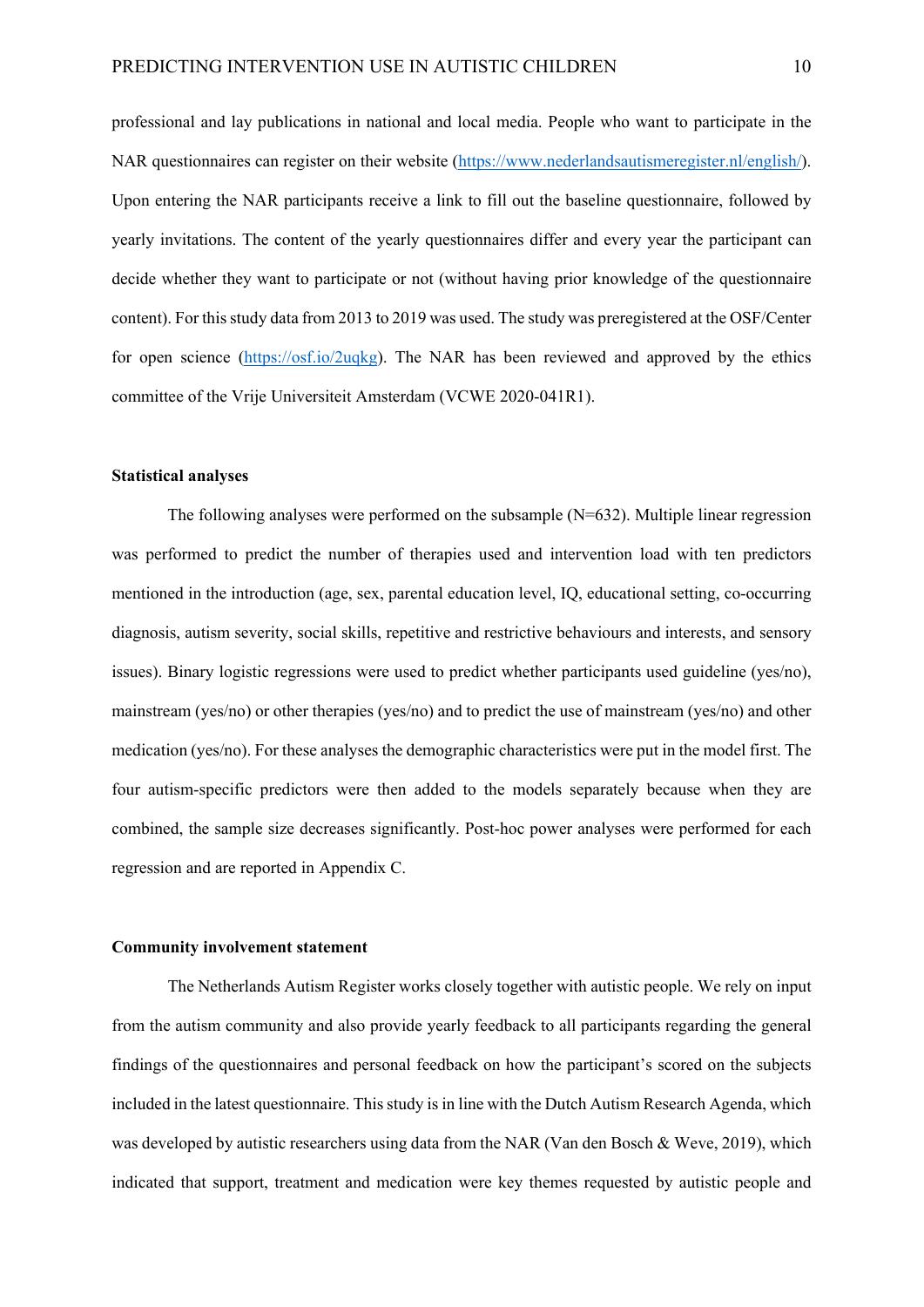parents of autistic children. Autistic individuals work in the NAR team and are also consulted through panels.

### **Results**

Data on therapy use on at least one time point was available for a total of 1225 children. With respect to these children 88.1% reported using some type of therapy, 76.6% of the children had used mainstream therapies, 77.2% had used guideline therapies and 27.7% had used other therapies. Only 0.8% received *only* other therapies. A total of 1450 children reported on medication use of which 51.9% had received medication, 51.4% had used mainstream medication and 4.8% had used other medication, 0.5% received *only* other medication. When entering the NAR, children had received an average of 4.07 therapies  $(SD = 2.05$ , range 1-12). They had used on average 2.08 guideline therapies, 1.76 mainstream therapies and .24 other therapies amounting to an average total intervention load of 232.51 hours (Table 4). The most commonly reported therapies included physiotherapy, parent training and social skills training (see Figure 1).

For all analyses of the subsample  $(N=632)$ , demographic predictors included age, sex, IQ, educational setting, parental education level and co-occurring diagnosis, and autism-specific predictors included autism severity, social skills, repetitive and restrictive behaviours and interests, and sensory issues. The latter were separately and individually added. The autism-specific predictors were correlated to each other and some correlated with age (Table 5). However, there was no indication of multicollinearity as all variance inflation factors (VIF) for the predictors were below 10. Only statistically significant  $(p < .05)$  results are reported.

A higher number of overall therapies used was predicted by older age  $(B = .14, SE = .04)$ , having a co-occurring diagnosis ( $B = .50$ ,  $SE = .25$ ) and special education ( $B = 1.12$ ,  $SE = .29$ ), while children with a lower IQ used less therapies  $(B = -.71, SE = .33)$  (Table 6). The use of guideline therapies was predicted by older age  $(OR = 1.13)$ . Children with a lower IQ were less likely to have used guidelines therapies ( $OR = .41$ ). Boys were less likely to have used a mainstream therapy ( $OR = .28$ ) while children who attend special education were more likely to have used a mainstream therapy (*OR*   $= 3.49$ ). Children with a co-occurring diagnosis were more likely to have used other therapies ( $OR =$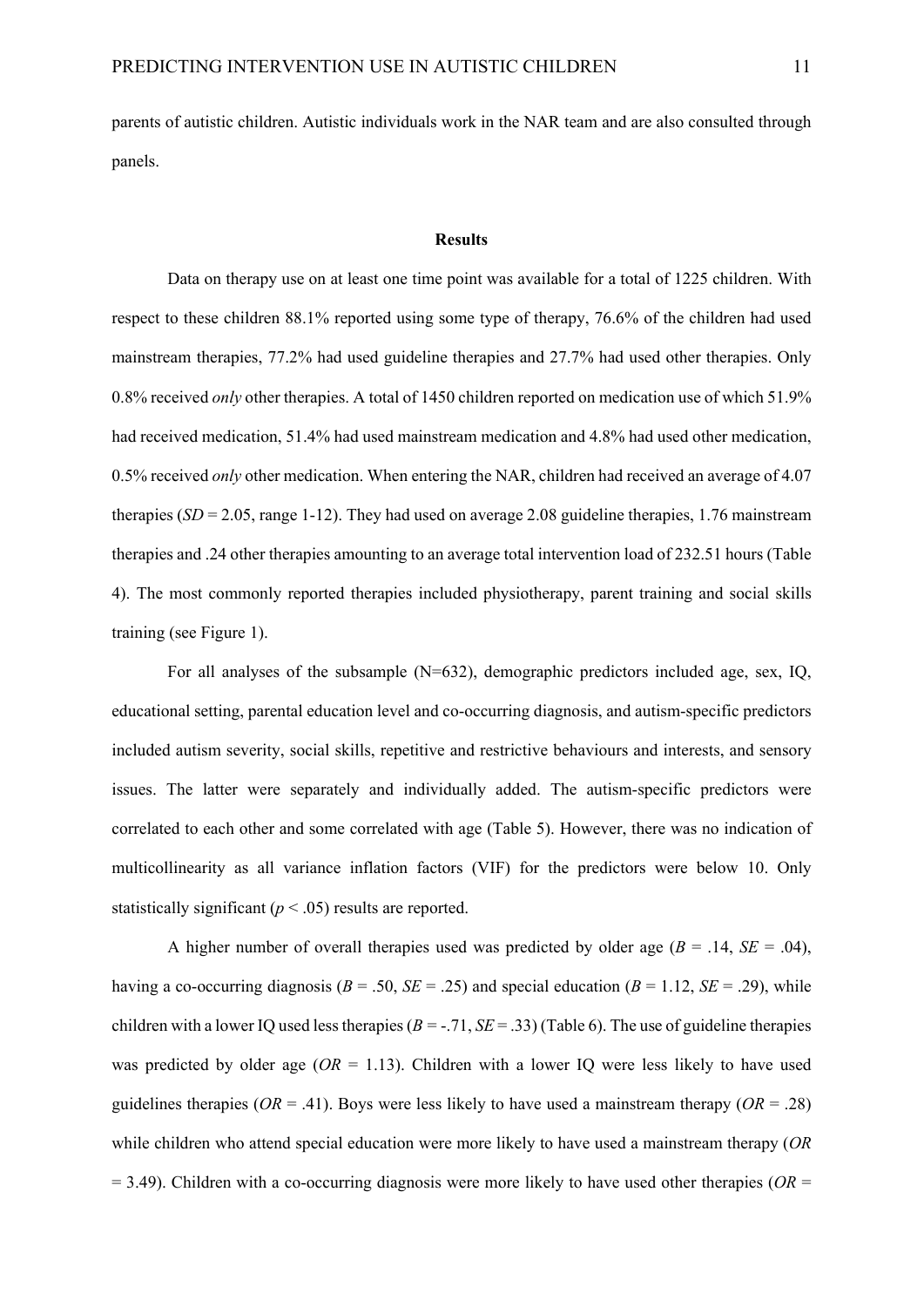1.70). None of the autism specific variables were predictive for therapy use (Table 7).

Higher parental education level decreased the chances of having received mainstream medication  $(OR = .48)$ . Children who had a co-occurring diagnosis or attended special education had increased chances of having used mainstream medication  $(OR = 2.14$  and  $OR = 1.97$  respectively). Children with more sensory issues were more likely to receive other medication (*OR* = .98, note: the SSP is scored reversely; a higher score indicates less sensory issues). None of the other autism specific variables were significant predictors for medication use (Table 8). There were no significant predictors of intervention load (Table 9).

Moreover, all analyses were rerun using only parent-reported data (children younger than 16) to ensure the results are not influenced by the self-reported data. There were no significant differences in the results between the sample including 16 and 17 year olds and the sample excluding them, and the same predictors for intervention use were found. See Appendix C for the post hoc power analyses.

### **Discussion**

This study aimed to explore and predict intervention use in Dutch autistic children by using demographic and autism-specific characteristics. The majority of children (88.1%) received some type of therapy and approximately half of the children had received medication. As expected, older children reported using more therapies overall, and more guideline therapies. Boys were less likely to have used a mainstream therapy. Children with a lower IQ were less likely to use a guideline therapy and used a lower number of therapies overall. Children who attend special education used more therapies and were more likely to have used a mainstream therapy and mainstream medication. Parents of children with a co-occurring diagnosis reported using more therapies, and were more likely to have used other therapies and mainstream medication. Higher parental education level decreased the likelihood of mainstream medication use. More sensory issues were related to greater other medication. Against expectations, other autism-specific characteristics did not predict intervention use.

In our study, age was positively related to the total number of therapies used; older children have received more therapies. Older age also increased the likelihood of having received a guideline therapy. The guideline category includes psycho-education (for parents or child) and early intensive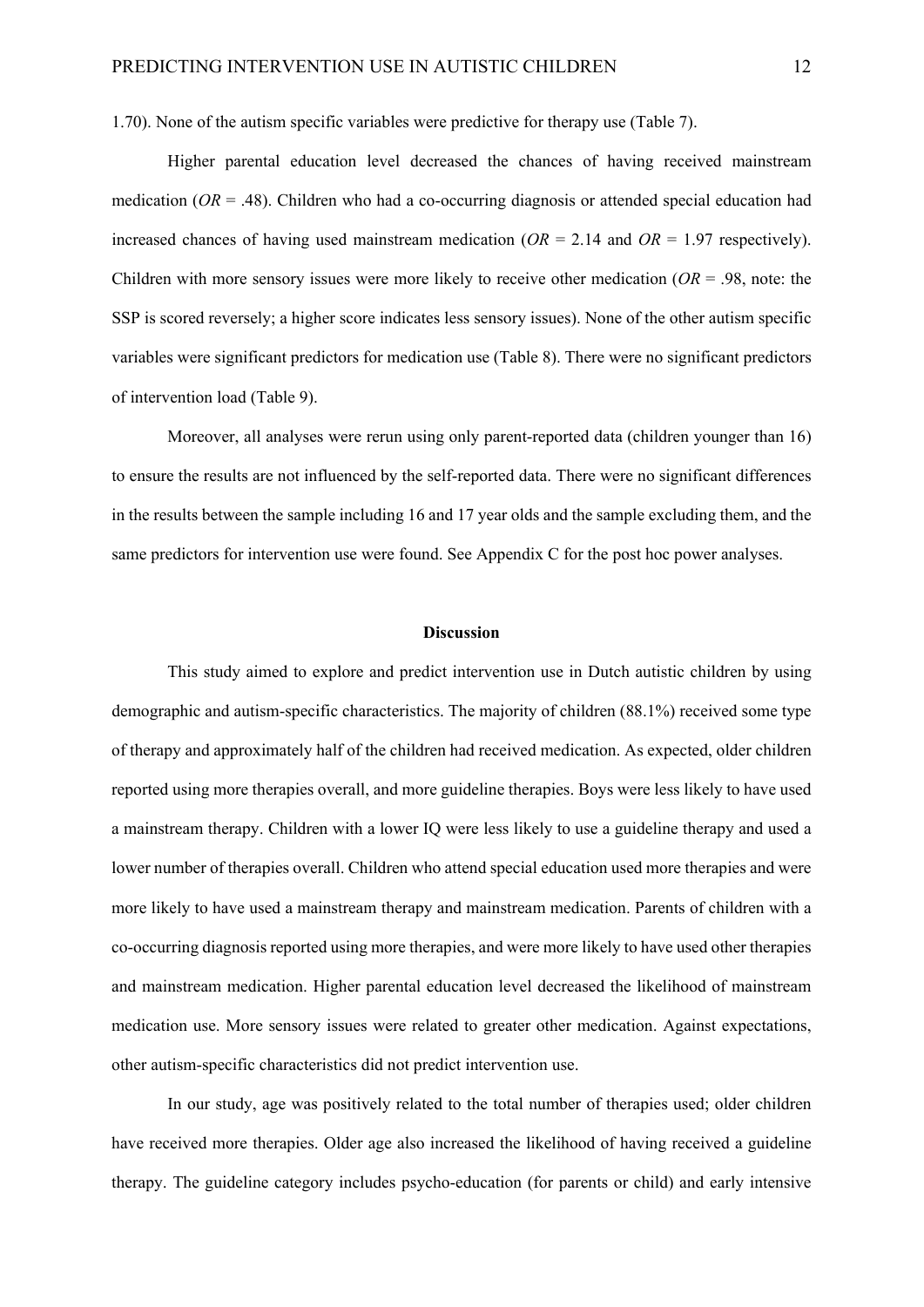interventions, both of which are advised to be (an essential) part of any autism treatment (Fuentes et al., 2020; GGZ Standaarden, 2020; NICE, 2013; NJI, 2017). This means that all diagnosed children, regardless of their current age or age of diagnosis, should have received a guideline therapy. These findings suggest that guideline therapies might sometimes be used when the child is older. This could depend on the age of diagnosis which should be taken into account in future research. Early (guideline) therapies are important, it might be an area of improvement for clinical practitioners to ensure that children receive these therapies as early as possible after their diagnosis.

Previous studies did not provide a clear conclusion about the predictive value of IQ on intervention use. We found that children who had a lower IQ, as reported by parents, used less therapies and less often used guideline therapies. Guideline therapies might be less suited for children with a lower IQ. For example, a review showed that most social skills-groups for autistic children required children to have an IQ above 70 (Reichow et al., 2013). Social skills training is one of the most frequently used therapies (Figure 1). It raises some concerns if such a popular and effective therapy is not suitable for a considerable number of autistic children. This shows a clear point of improvement for practice; all (guideline) therapies should be adapted to suit children with moderate to profound learning difficulties. However, it should be acknowledged that this study did not test the children's IQ directly, but instead relied on parents to report their child's IQ.

Boys were less likely to have used a mainstream therapy. The most commonly used mainstream therapies include physiotherapy (physical therapy), speech therapy and play therapy. There are no indications in the literature that boys would use these types of therapies less (or girls more). This difference could be related to variation in expression of autism symptoms or co-occurring problems between boys and girls (e.g. Hiller et al., 2014; Ormond et al., 2018). It could also be that parents expect more communication and language skills from girls and are therefore more likely to choose play or speech therapy for them.

Children who attend special education or reported co-occurring diagnoses use more therapies. Attending special education was related to having used more (mainstream) therapies and medication, which might be better suited for additional problems which children who attend special education are likely to have. As expected, children with co-occurring diagnoses more often used mainstream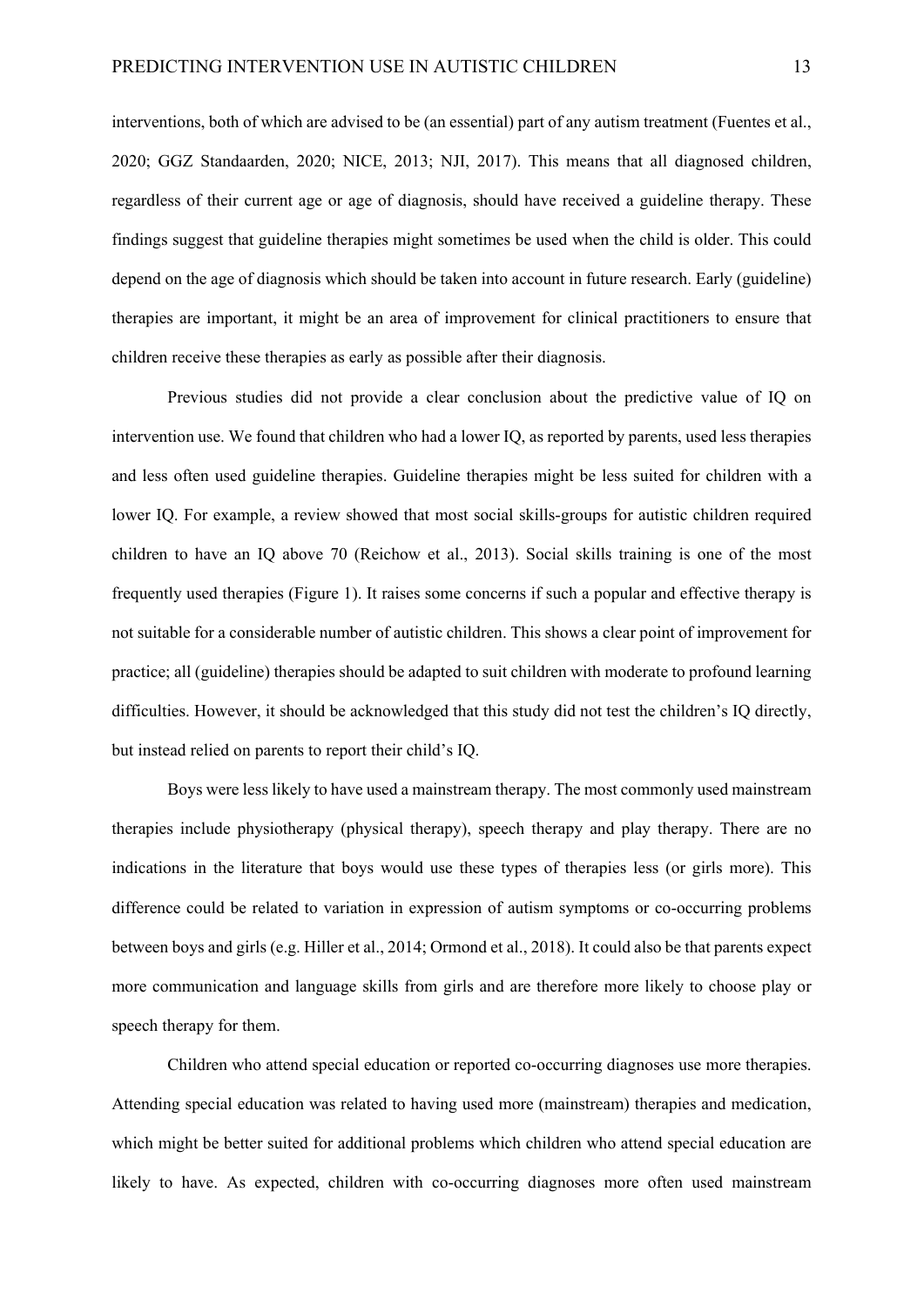medication or other therapies. Having an additional diagnosis most likely complicates the process of finding suitable interventions as the child might present with multiple main symptoms whereas interventions usually focus on one problem at a time. Medication and other therapies could be a last resort for these children (Mire et al., 2015). It is important that more transdiagnostic interventions (interventions focussed on multiple diagnoses or problems) are developed. These would simplify the intervention choice for children with autism and additional problems and thus prevent them from receiving an array of interventions that each only treat part of their symptoms.

While previous studies showed that current medication use increases with age within childhood (Houghton et al., 2017; Mire et al., 2015; Xu et al., 2019), age did not predict medication use in this study. It could be that this trend found in the literature is specific for the autistic population in the United States, where the previous studies were conducted, whereas the current study was conducted in The Netherlands. Perhaps the trend was not found because attending special education and having a cooccurring diagnosis were controlled for, both of which increase the likelihood of using mainstream medication. It should be acknowledged that the current findings only inform us about whether children used medication and not about whether they used more or less of it when they were older.

Higher parental education level was previously found to predict alternative medication use (Höfer et al., 2017; Patten et al., 2013), in our study it predicted lower likelihood of mainstream medication use, but not more other interventions. These findings are problematic, as all children should receive the interventions they need, regardless of their parents' level of education. When medication is prescribed it is important that the parents as well as the child is adequately informed about the shortand long term pro's and con's of the medication. This ensures that the involved clinicians, parents and the child can make a well-considered joint informed decision.

Children with more sensory issues received more other medication. Severe sensory issues can disrupt daily life in home, social and educational settings. Children with more sensory issues might need medication to reduce stress. Parents of these children might be more likely to look beyond mainstream medication to find medication to improve their child's daily functioning. Interestingly, sensory issues was the only autism-specific characteristic that was predictive of intervention use, none of the other autism-specific characteristics were related to either therapy or medication use. Our findings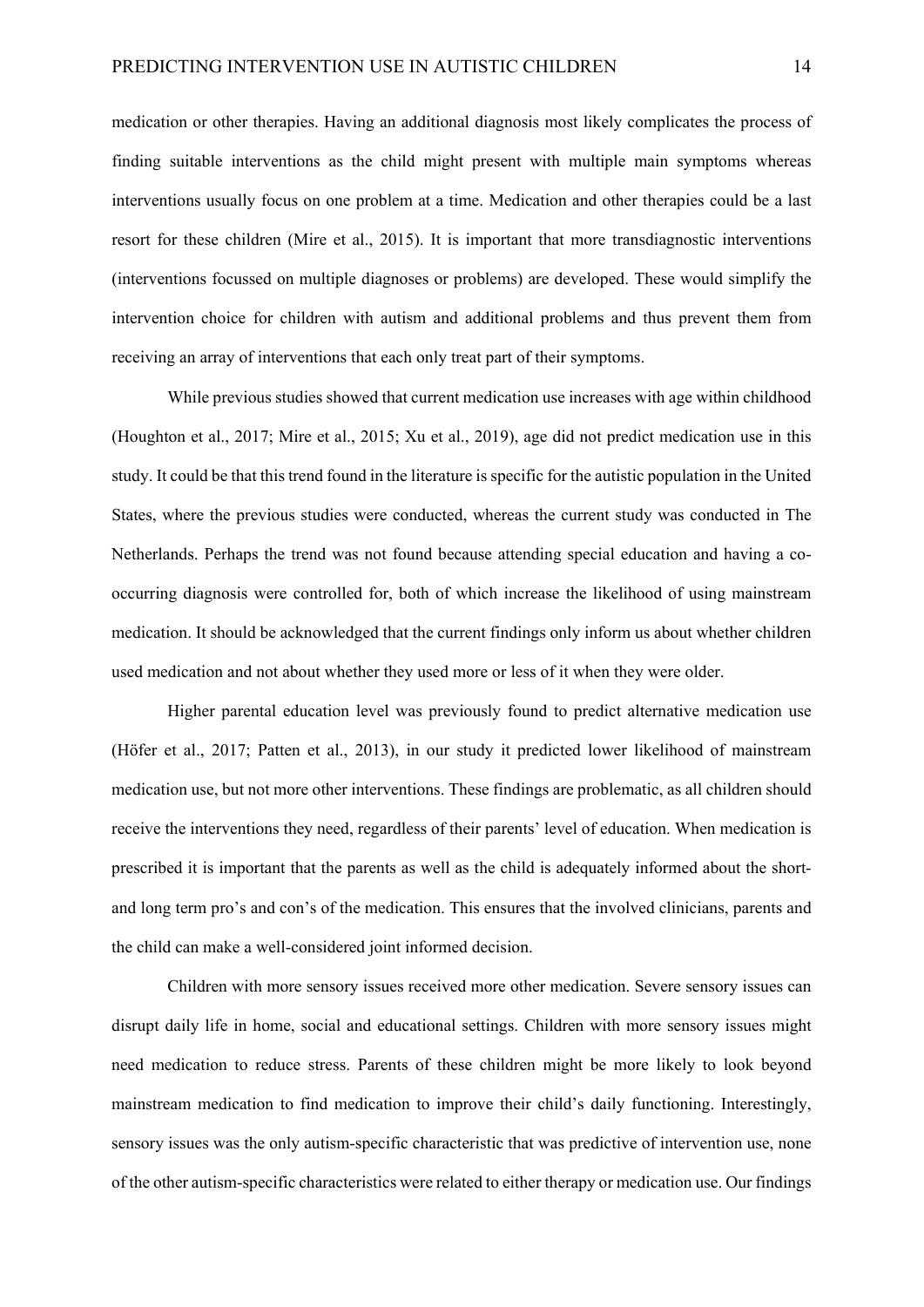suggest that intervention use is mostly guided by additional factors (co-occurring diagnoses, special education and lower IQ) and demographic characteristics (age, sex and parental education level). Although autism-specific characterstics are suggested to guide intervention use (Fuentes et al., 2020, GGZ Standaarden, 2020; NJI, 2017), co-occuring problems may also be a legitimate reason to choose specific interventions. However, demographic factors and IQ levels should not refrain autistic children from receiving appropriate care. Interventions might have to be adapted to suit all demographic groups, as they should be available and accessible for children of all ages, sexes and levels of intelligence, and with all levels of parental education.

## **Limitations**

When interpreting the results from this study, various points should be considered. Firstly, the three categories of interventions (guideline, mainstream and other) are very broad and include very diverse therapies. However, these categories are not exhaustive and some types of guidance and support were not included. Secondly, the sample that was used for this study is a convenience sample and as participation is voluntary, self-selection bias could be present. Participants of the Netherlands Autism Register are relatively highly educated. Thirdly, there was a lot of missing data for the autism-specific predictors, reducing the power to detect possible effects of these characteristics. Fourthly, alternative social skills measures could have been used as the SDQ is only a brief behavioural screening questionnaire. These limitations may have contributed to the current findings and affect their generalizability.

Other factors, not included in this study, such as the availability of interventions, recommendations from others and the emergence of new innovative interventions, can also affect intervention use. Therefore, more research is needed to clarify the reasons behind intervention choices. Future research should further investigate how differentco-occurring diagnoses (e.g. ADHD or anxiety) or problems (e.g. internalising problems vs. externalising problems) could affect intervention use, and subscales of sensory issues may elucidate the relation between sensory issues and therapy and medication use.

### **Conclusions**

By combining demographic and autism-specific predictors we were able to conclude that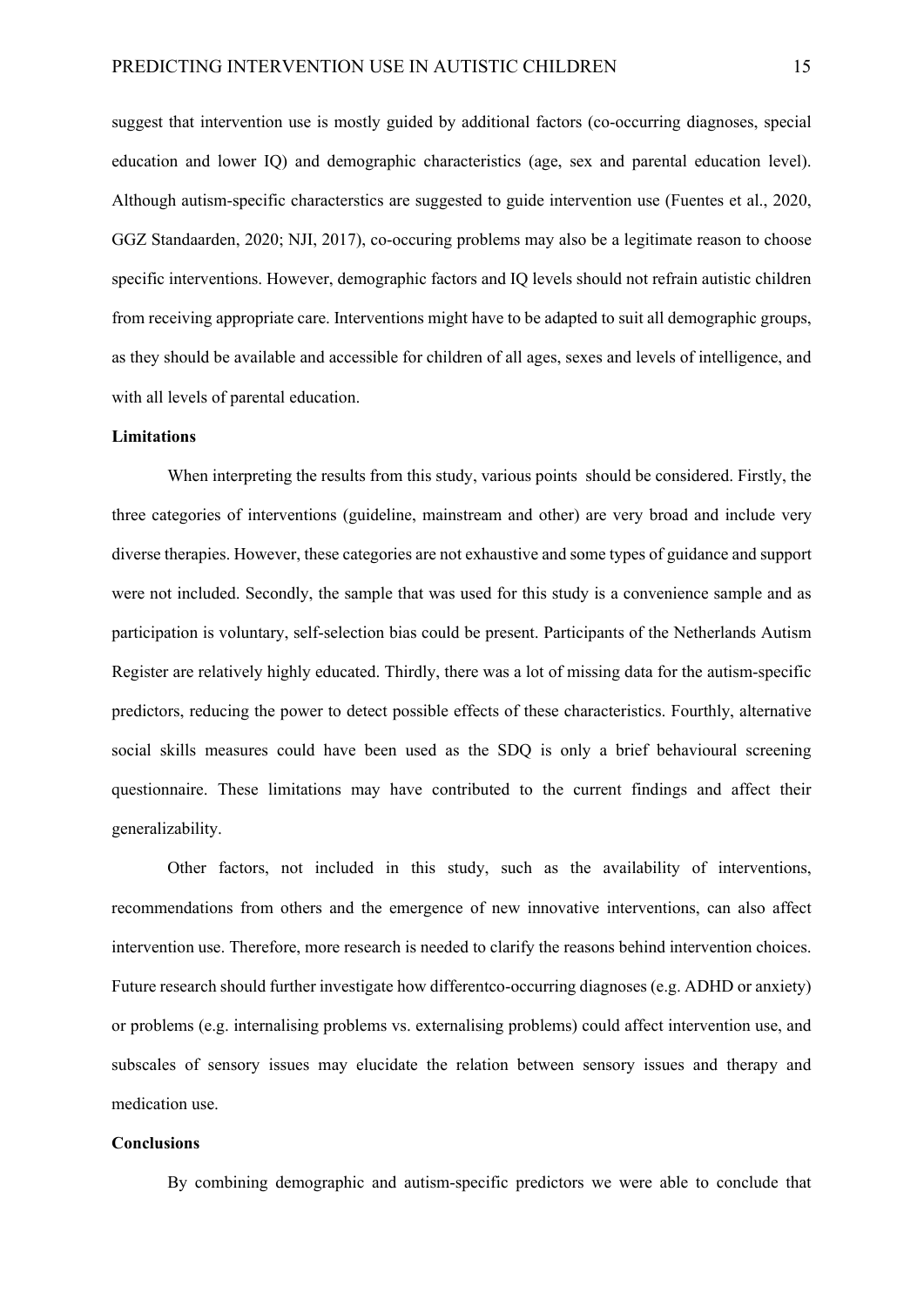intervention use is mostly related to IQ, special education attendance and the presence of co-occurring diagnoses but also to age, sex and parental education level. Autism-specific child characteristics do not influence intervention use, except for a increased chance of using other medication among children with more sensory issues. This study was the first of its kind focusing on Dutch families and draws attention to possible shortcomings of current autism interventions. Nearly a third of the participants reported using other interventions including alternative interventions which can be harmful (Jonkman et al., 2022). Guideline interventions should be available and accessible for children of all ages, sex and with all levels of intelligence. Transdiagnostic interventions could be beneficial for children with autism and additional problems. Furthermore, parents should be accurately informed about medication to ensure that the use of mainstream medication does not depend on parental level of education. Overall, intervention use seems to be guided more by co-occurring problems rather than by autism-specific characteristics.

## **Funding**

This research was supported by a ZonMW Research grant (The Netherlands) [636340005] and by the Senior Research Advancement Fund/Research Development Allowance, School of Law, Social and Behavioural Sciences, Faculty of Business and Social Sciences, Kingston University, UK.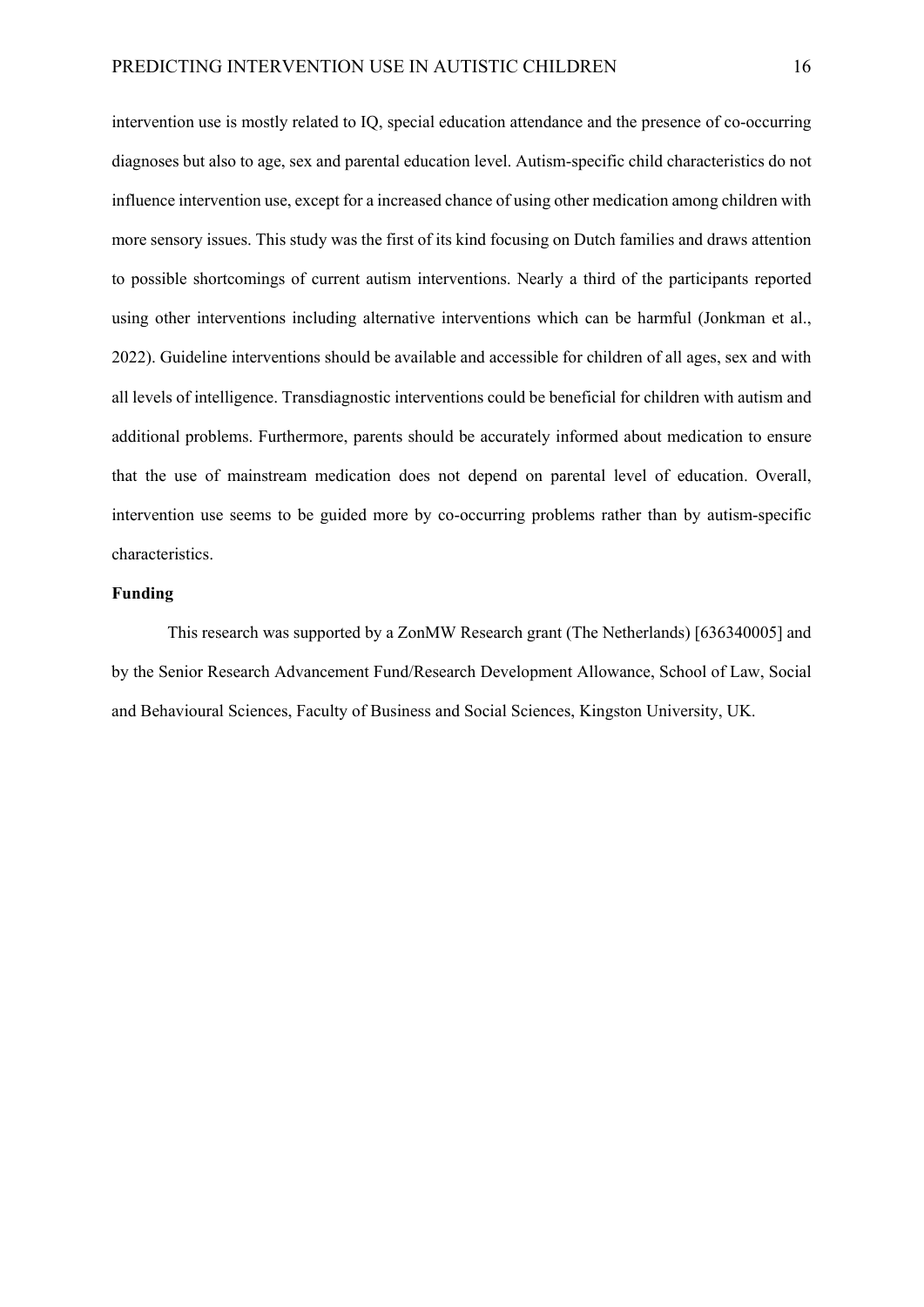## **References**

- American Psychiatric Association. (2013). Diagnostic and statistical manual of mental disorders (5th ed.).<https://doi.org/10.1176/appi.books.9780890425596>
- Carlon, S., Carter, M., & Stephenson, J. (2013). A review of declared factors identified by parents of children with autism spectrum disorders (ASD) in making intervention decisions. *Research in Autism Spectrum Disorders*, *7*(2), 369–381. https://doi.org/10.1016/j.rasd.2012.10.009
- Carlon, S., Carter, M., & Stephenson, J. (2015). Decision-Making Regarding Early Intervention by Parents of Children with Autism Spectrum Disorder. *Journal of Developmental and Physical Disabilities*, *27*(3), 285–305. https://doi.org/10.1007/s10882-014-9415-z
- Centers for Disease Control and Prevention (CDC) (2019) Treatment and intervention services for Autism Spectrum Disorder

<https://www.cdc.gov/ncbddd/autism/treatment.html> Accessed 18 November 2020.

- Centraal Bureau voor de Statistiek (CBC) (2020) Standaard Onderwijsindeling 2016, [https://www.cbs.nl/nl-nl/onze-diensten/methoden/classificaties/onderwijs-en](https://www.cbs.nl/nl-nl/onze-diensten/methoden/classificaties/onderwijs-en-beroepen/standaard-onderwijsindeling--soi--/standaard-onderwijsindeling-2016)[beroepen/standaard-onderwijsindeling--soi--/standaard-onderwijsindeling-2016](https://www.cbs.nl/nl-nl/onze-diensten/methoden/classificaties/onderwijs-en-beroepen/standaard-onderwijsindeling--soi--/standaard-onderwijsindeling-2016)
- DeFilippis, M., & Wagner, K. D. (2016). Treatment of Autism Spectrum Disorder in Children and Adolescents. *Psychopharmacology Belletin*, *46*(2), 18–41. http://www.ncbi.nlm.nih.gov/pubmed/27738378%5Cnhttp://www.pubmedcentral.nih.gov/article

render.fcgi?artid=4100026&tool=pmcentrez&rendertype=abstract%5Cnhttp://www.ncbi.nlm.ni h.gov/entrez/query.fcgi?cmd=Retrieve&db=PubMed&dopt=Citation&list\_uids=20192785%5C

- Doering, J. H., Reuner, G., Kadish, N. E., Pietz, J., & Schubert-Bast, S. (2013). Pattern and predictors of complementary and alternative medicine (CAM) use among pediatric patients with epilepsy. *Epilepsy and Behavior*, *29*(1), 41–46. https://doi.org/10.1016/j.yebeh.2013.06.025
- Edwards, A. G., Brebner, C. M., McCormack, P. F., & MacDougall, C. J. (2018). From 'Parent' to 'Expert': How Parents of Children with Autism Spectrum Disorder Make Decisions About Which Intervention Approaches to Access. *Journal of Autism and Developmental Disorders*, *48*(6), 2122–2138. https://doi.org/10.1007/s10803-018-3473-5

Eissa, N., Al-Houqani, M., Sadeq, A., Ojha, S. K., Sasse, A., & Sadek, B. (2018). Current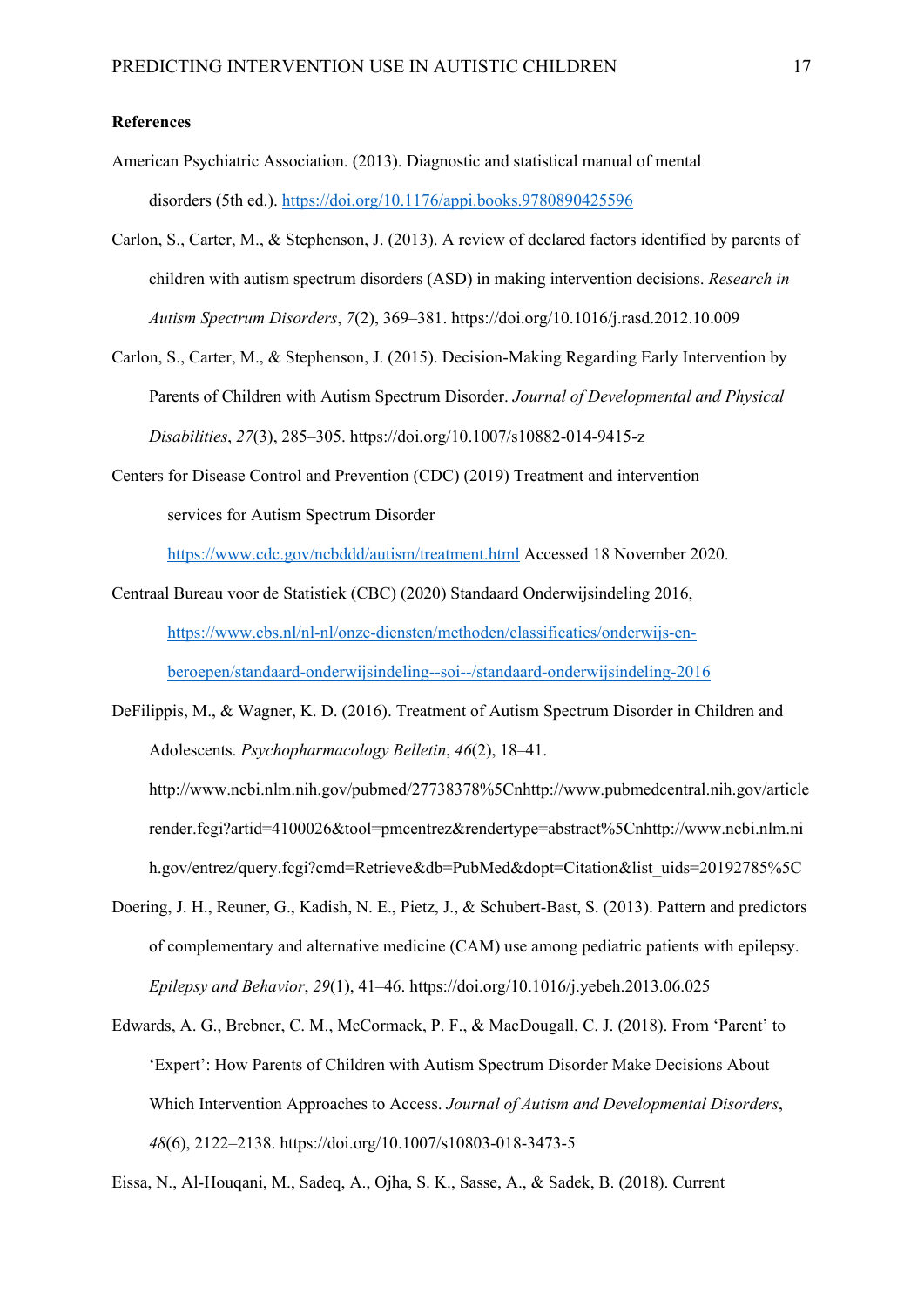enlightenment about etiology and pharmacological treatment of autism spectrum disorder. *Frontiers in Neuroscience*, *12*(MAY). https://doi.org/10.3389/fnins.2018.00304

- Evans, D. W., Uljarević, M., Lusk, L. G., Loth, E., & Frazier, T. (2017). Development of Two Dimensional Measures of Restricted and Repetitive Behavior in Parents and Children. *Journal of the American Academy of Child and Adolescent Psychiatry*, *56*(1), 51–58. https://doi.org/10.1016/j.jaac.2016.10.014
- Faul, F., Erdfelder, E., Buchner, A., & Lang, A.-G. (2009). Statistical power analyses using G\*Power 3.1: Tests for correlation and regression analyses. Behavior Research Methods, 41, 1149-1160. https://doi.org/ 10.3758/BRM.41.4.1149
- Fuentes, J., Hervás, A., & Howlin, P. (2020). ESCAP practice guidance for autism: a summary of evidence-based recommendations for diagnosis and treatment. *European Child and Adolescent Psychiatry*. https://doi.org/10.1007/s00787-020-01587-4
- Goodman, R. (2001). Psychometric properties of the strengths and difficulties questionnaire. *Journal of the American Academy of Child and Adolescent Psychiatry*, *40*(11), 1337–1345. https://doi.org/10.1097/00004583-200111000-00015
- Green, V. A., Pituch, K. A., Itchon, J., Choi, A., O'Reilly, M., & Sigafoos, J. (2006). Internet survey of treatments used by parents of children with autism. *Research in Developmental Disabilities*, *27*(1), 70–84. https://doi.org/10.1016/j.ridd.2004.12.002
- GGZ Standaarden (2020). Zorgstandaard Autisme. <https://www.ggzstandaarden.nl/zorgstandaarden/autisme>
- Hiller, R. M., Young, R. L., & Weber, N. (2014). Sex differences in autism spectrum disorder based on DSM-5 criteria: evidence from clinician and teacher reporting. *Journal of abnormal child psychology, 42*(8), 1381-1393. https://doi.org/10.1007/s10802-014-9881-x
- Hoekstra, R. A., Vinkhuyzen, A. A. E., Wheelwright, S., Bartels, M., Boomsma, D. I., Baron-Cohen, S., Posthuma, D., & Van Der Sluis, S. (2011). The construction and validation of an abridged version of the autism-spectrum quotient (AQ-short). *Journal of Autism and Developmental Disorders*, *41*(5), 589–596. https://doi.org/10.1007/s10803-010-1073-0

Höfer, J., Hoffmann, F., & Bachmann, C. (2017). Use of complementary and alternative medicine in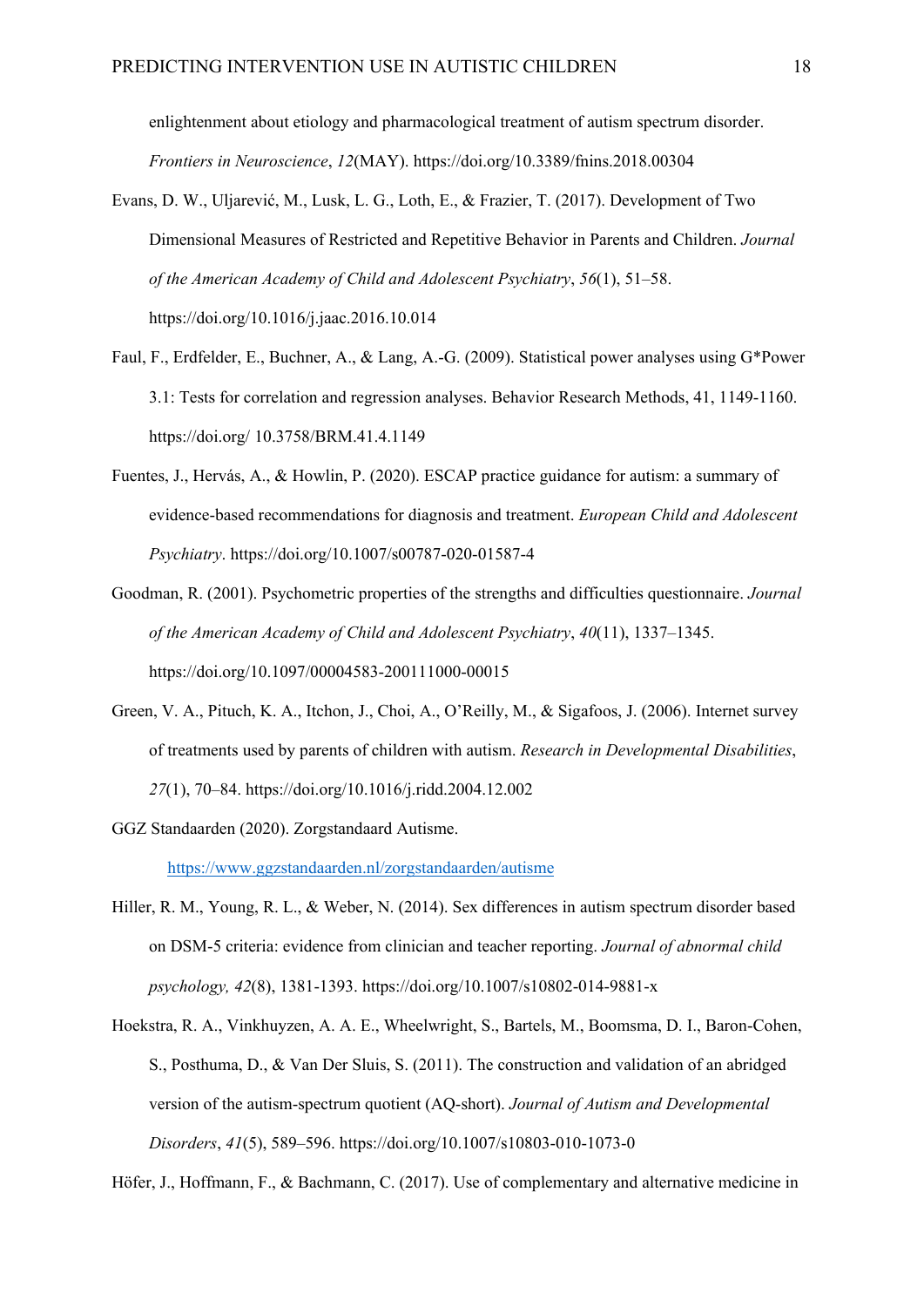children and adolescents with autism spectrum disorder: A systematic review. *Autism*, *21*(4), 387–402. https://doi.org/10.1177/1362361316646559

- Houghton, R., Ong, R. C., & Bolognani, F. (2017). Psychiatric comorbidities and use of psychotropic medications in people with autism spectrum disorder in the United States. *Autism Research*, *10*(12), 2037–2047. https://doi.org/10.1002/aur.1848
- Jonkman, K. M., Livanou, M., Alma, M. A., Benard, L., Begeer, S., & Back, E. (2022). Exploring experiences of vaccine-related and alternative treatments for individuals with autism: a qualitative study [Manuscript submitted for publication]. Department of Clinical, Neuro and Developmental Psychology, Vrije Universiteit Amsterdam.
- Kapp, S. K., Gillespie-Lynch, K., Sherman, L. E., & Hutman, T. (2013). Deficit, difference, or both? Autism and neurodiversity. *Developmental psychology, 49*(1), 59-71. https://doi.org/10.1037/a0028353
- Keene, M. R., Heslop, I. M., Sabesan, S. S., & Glass, B. D. (2019). Complementary and alternative medicine use in cancer: A systematic review. *Complementary Therapies in Clinical Practice*, *35*(January), 33–47. https://doi.org/10.1016/j.ctcp.2019.01.004
- Lord, C., Brugha, T. S., Charman, T., Cusack, J., Dumas, G., Frazier, T., Jones, E. J. H., Jones, R. M., Pickles, A., State, M. W., Taylor, J. L., & Veenstra-VanderWeele, J. (2020). Autism spectrum disorder. *Nature Reviews Disease Primers*, *6*(1). https://doi.org/10.1038/s41572-019-0138-4
- Lord, C., Charman, T., Havdahl, A., Carbone, P., Anagnostou, E., Boyd, B., Carr T., de Vries P. J., Dissanayake C., Divan G., Freitag C. M., Gotelli M. M., Kasari C., Knapp M., Mundy P., Plank A., Scahill L., Servili C., Shattuck, P. ... & McCauley, J. B. (2021). The Lancet Commission on the future of care and clinical research in autism. *Lancet,* S0140-6736. https://doi.org/10.1016/ S0140-6736(21)01541-5
- Mayes, S. D., Waxmonsky, J. G., Baweja, R., Mattison, R. E., Memon, H., Klein, M., Hameed, U., & Waschbusch, D. (2020). Symptom scores and medication treatment patterns in children with ADHD versus autism. *Psychiatry Research*, *288*(April), 112937. https://doi.org/10.1016/j.psychres.2020.112937

McIntosh, D. N., Miller, L. J., & Shyu, V. (1999). Development and validation of the short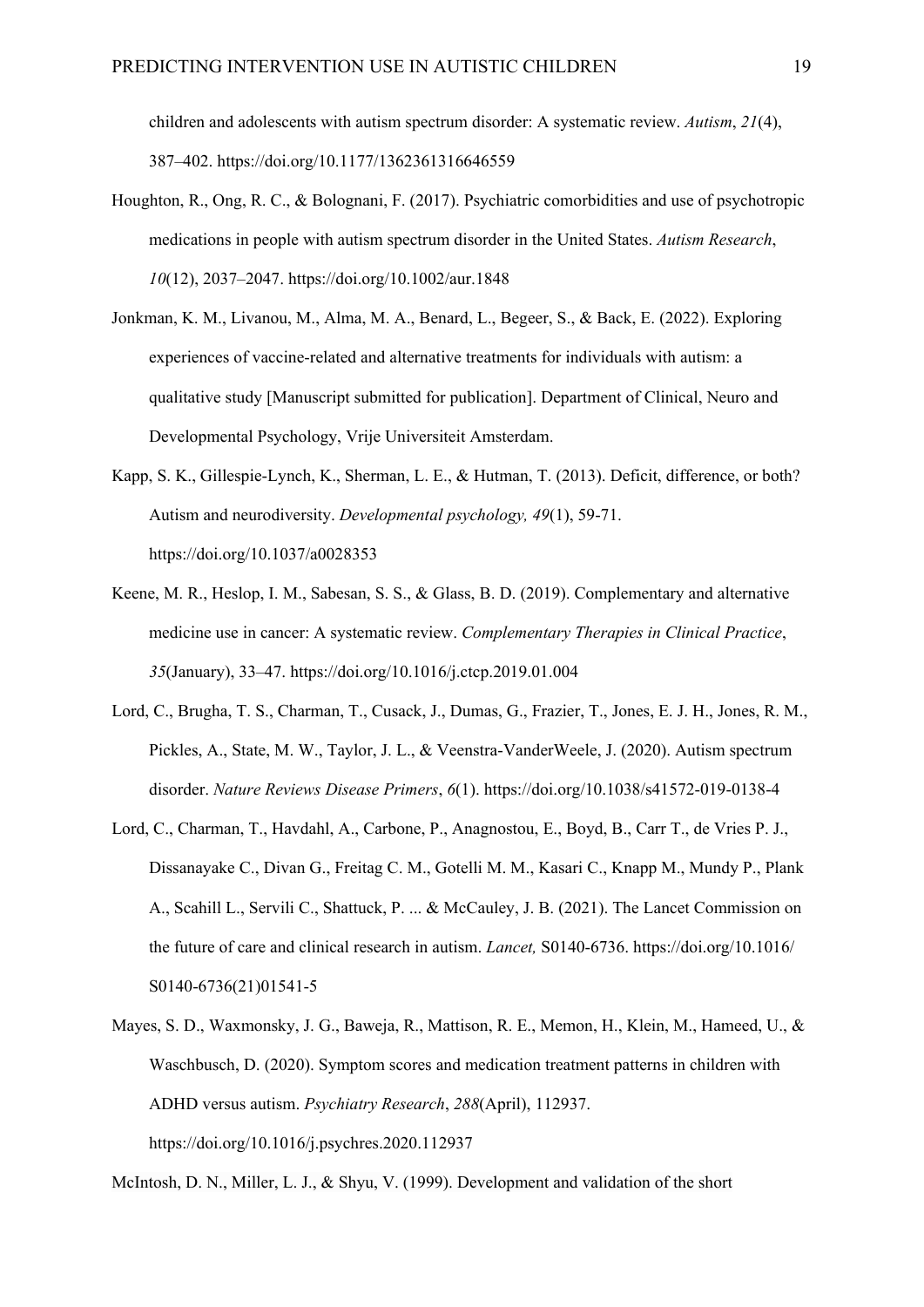sensory profile. In W. Dunn (Ed.), *Sensory profile: User's manual* (pp. 59–73). The Pscyhological Corporation.

- Mire, S. S., Gealy, W., Kubiszyn, T., Burridge, A. B., & Goin-Kochel, R. P. (2017). Parent Perceptions About Autism Spectrum Disorder Influence Treatment Choices. *Focus on Autism and Other Developmental Disabilities*, *32*(4), 305–318. https://doi.org/10.1177/1088357615610547
- Mire, S. S., Raff, N. S., Brewton, C. M., & Goin-Kochel, R. P. (2015). Age-related trends in treatment use for children with autism spectrum disorder. *Research in Autism Spectrum Disorders*, *15*–*16*, 29–41. https://doi.org/10.1016/j.rasd.2015.03.001
- Monz, B. U., Houghton, R., Law, K., & Loss, G. (2019). Treatment patterns in children with autism in the United States. *Autism Research*, *12*(3), 517–526. https://doi.org/10.1002/aur.2070
- National Institute for Health and Care Excellence (NICE) (2013) Autism spectrum disorder in under 19s: support and management. <https://www.nice.org.uk/guidance/cg170> Accessed 18 November 2020.

Nederlands Jeugd Instituut: Wat werkt bij ASS? K. van Rooijen en L. Rietveld (2017).

- Van den Bosch, K., & Weve, D. (2019). Rapport onderzoeksagenda autisme (projectnumber: 63600097001). ZonMw.<https://onderzoeksagenda-autisme.nl/rapport.pdf>
- Ormond, S., Brownlow, C., Garnett, M. S., Rynkiewicz, A., & Attwood, T. (2018). Profiling autism symptomatology: An exploration of the Q-ASC parental report scale in capturing sex differences in autism. *Journal of autism and developmental disorders, 48*(2), 389-403. https://doi.org/10.1007/s10803-017-3324-9
- Patten, E., Baranek, G. T., Watson, L. R., & Schultz, B. (2013). Child and family characteristics influencing intervention choices in autism spectrum disorders. *Focus on Autism and Other Developmental Disabilities*, *28*(3), 138–146. https://doi.org/10.1177/1088357612468028
- Reichow, B., Steiner, A. M., & Volkmar, F. (2013). Cochrane review: social skills groups for people aged 6 to 21 with autism spectrum disorders (ASD). *Evidence-Based Child Health : A Cochrane Review Journal*, *8*(2), 266–315. https://doi.org/10.1002/ebch.1903

Rogge, N., & Janssen, J. (2019). The Economic Costs of Autism Spectrum Disorder: A Literature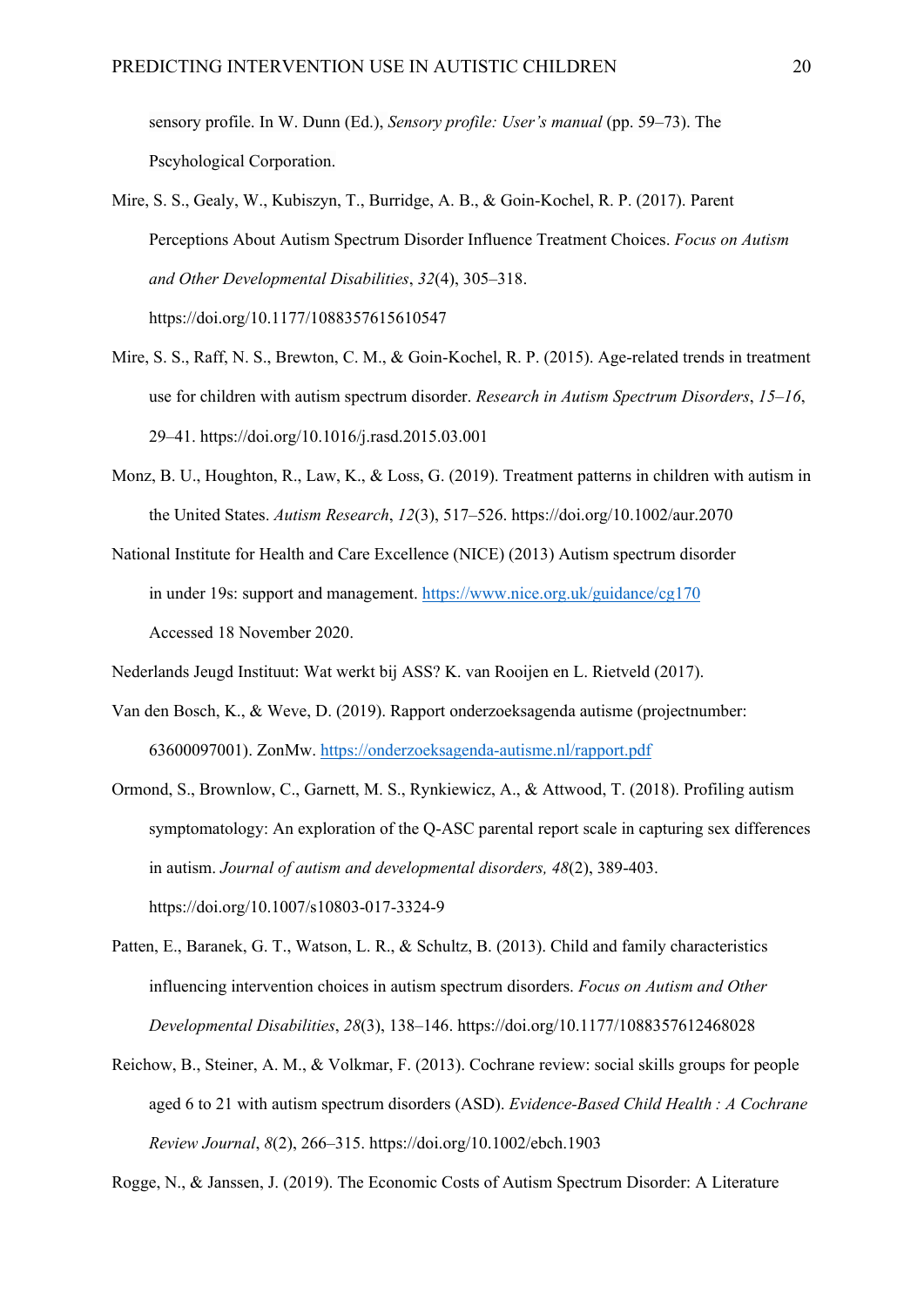Review. *Journal of Autism and Developmental Disorders*, *49*(7), 2873–2900. https://doi.org/10.1007/s10803-019-04014-z

- Simonoff, E., Pickles, A., Charman, T., Chandler, S., Loucas, T., & Baird, G. (2008). Psychiatric disorders in children with autism spectrum disorders: Prevalence, comorbidity, and associated factors in a population-derived sample. *Journal of the American Academy of Child and Adolescent Psychiatry*, *47*(8), 921–929. https://doi.org/10.1097/CHI.0b013e318179964f
- Singendonk, M., Kaspers, G. J., Naafs-Wilstra, M., Meeteren, A. S. Van, Loeffen, J., & Vlieger, A. (2013). High prevalence of complementary and alternative medicine use in the Dutch pediatric oncology population: A multicenter survey. *European Journal of Pediatrics*, *172*(1), 31–37. https://doi.org/10.1007/s00431-012-1821-6
- Wang, C., Preisser, J., Chung, Y., & Li, K. (2018). Complementary and alternative medicine use among children with mental health issues: Results from the National Health Interview Survey. *BMC Complementary and Alternative Medicine*, *18*(1), 1–17. https://doi.org/10.1186/s12906- 018-2307-5
- Xu, G., Strathearn, L., Liu, B., O'Brien, M., Kopelman, T. G., Zhu, J., Snetselaar, L. G., & Bao, W. (2019). Prevalence and Treatment Patterns of Autism Spectrum Disorder in the United States, 2016. *JAMA Pediatrics*, *173*(2), 153–159. https://doi.org/10.1001/jamapediatrics.2018.4208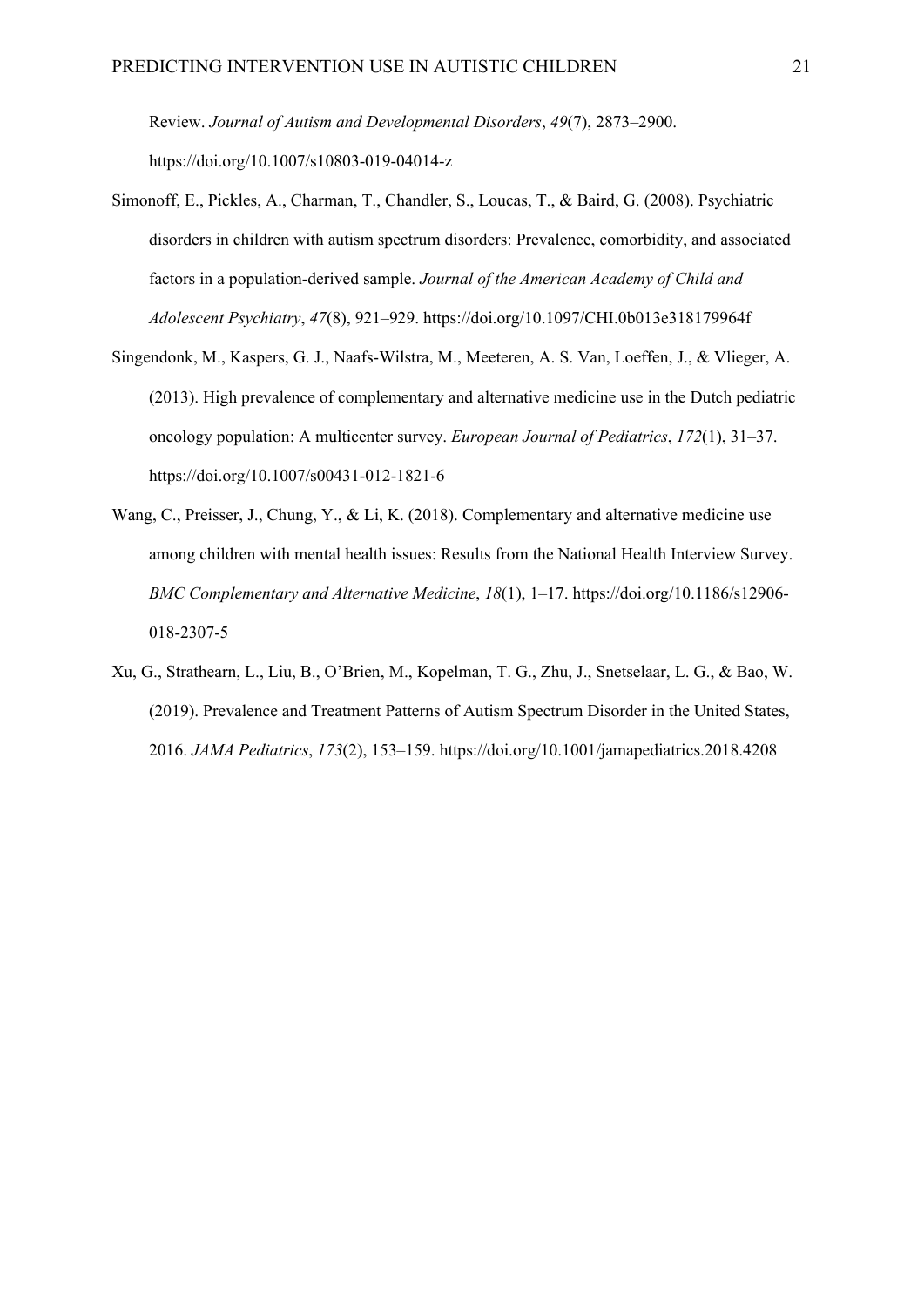| `able |  |
|-------|--|
|-------|--|

*Demographic information* 

| Variable                        | Full sample N=1464 | Subgroup N=632 |
|---------------------------------|--------------------|----------------|
| Age at entry in years           |                    |                |
| Mean (SD)                       | 11.18(3.34)        | 10.78(3.03)    |
| Range                           | 1.44-17.99         | 1.44-17.97     |
| Age of diagnosis                |                    |                |
| Mean (SD)                       | 5.97(2.75)         | 5.79(2.53)     |
| Range                           | 1.50-17.33         | 1.67-14.67     |
| Sex of child or adolescent      |                    |                |
| Male                            | 77.7%              | 78.3%          |
| Female                          | 22.3%              | 21.7%          |
| Parental education <sup>a</sup> |                    |                |
| Low                             | 3.9%               | 4.7%           |
| Middle                          | 19.8%              | 25.2%          |
| High                            | 45.6%              | 60.9%          |
| Unknown                         | 30.7%              | 9.2%           |
| IQ                              |                    |                |
| Below 85                        | 22.6%              | 22.5%          |
| 86-115                          | 35.4%              | 36.9%          |
| Above 115                       | 32.9%              | 32.6%          |
| Education                       |                    |                |
| Regular education               | 30.9%              | 27.1%          |
| Special education               | 62.2%              | 68.8%          |
| Unknown                         | 7.0%               | 4.1%           |
| Additional diagnosis            |                    |                |
| No additional diagnosis         | 52.0%              | 49.5%          |
| 1 or more additional diagnoses  | 44.0%              | 47.8%          |
| Unknown                         | 4.0%               | 2.7%           |

Note. <sup>a</sup>Categorisation based on Dutch guidelines (CBS, 2020)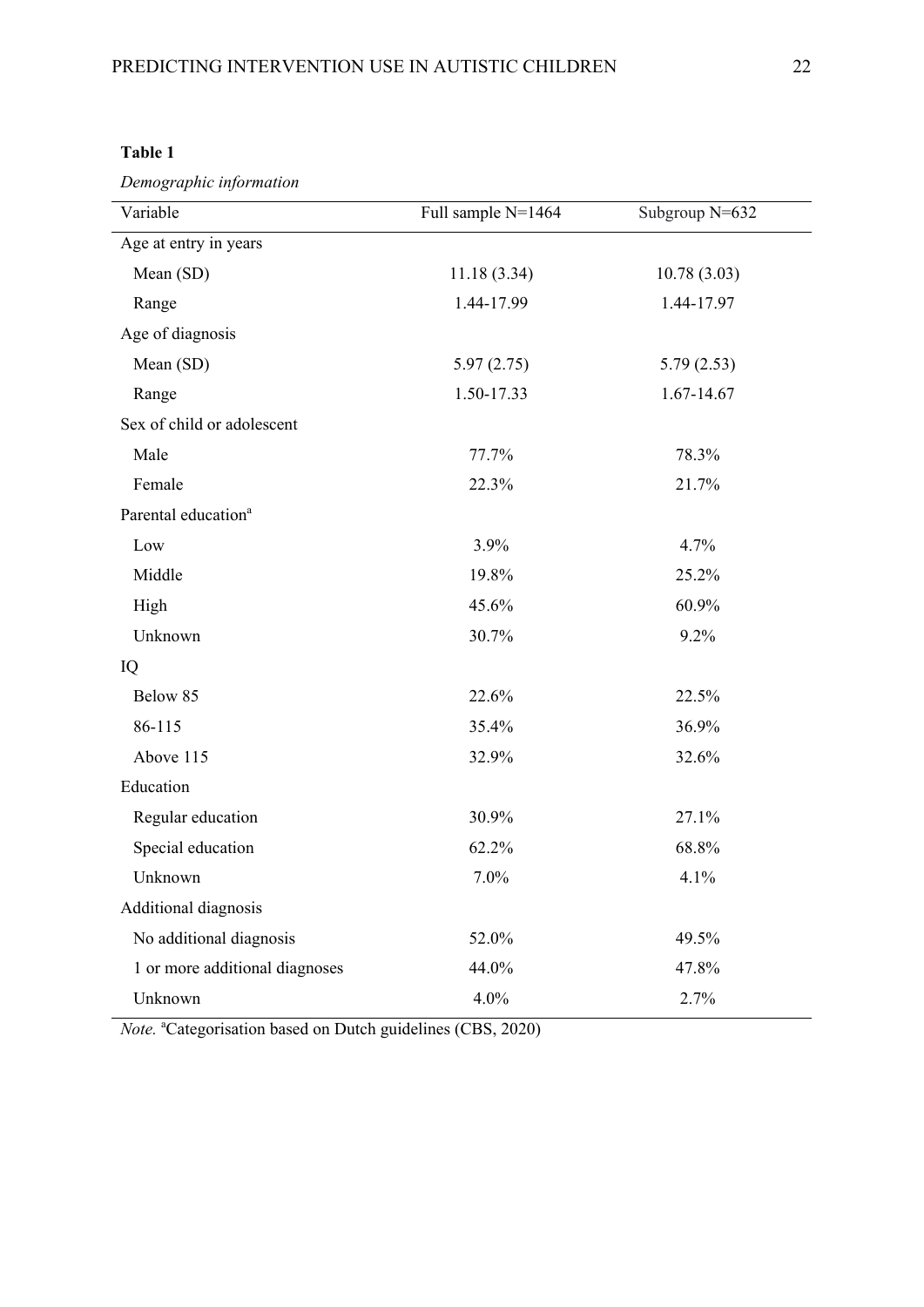| Λ<br>II<br>н<br>1 |  |
|-------------------|--|
|-------------------|--|

*Family background characteristics* 

| Variable                                    | Full sample N=1464 | Subgroup N=632 |
|---------------------------------------------|--------------------|----------------|
| Migration background                        |                    |                |
| Mother's country of birth                   |                    |                |
| The Netherlands                             | 94.5%              | 94.6%          |
| West-Europe                                 | 1.0%               | 0.9%           |
| North-America                               | 0.5%               | 0.8%           |
| Other                                       | 3.9%               | 3.7%           |
| Unknown                                     | 0.1%               | None           |
| Father's country of birth                   |                    |                |
| The Netherlands                             | 92.3%              | 93.7%          |
| West-Europe                                 | 1.4%               | 1.4%           |
| Africa                                      | 0.8%               | 1.3%           |
| Other                                       | 5.4%               | 3.6%           |
| Unknown                                     | 0.1%               | None           |
| Number of full and half biological siblings |                    |                |
| Mean (SD)                                   | 1.37               | 1.38           |
| Range                                       | $0 - 8$            | $0 - 8$        |
| Missing                                     | 33.3%              | 14.56%         |
| $Sibling(s)$ with autism                    |                    |                |
| Sibling(s) with suspected autism            | 8.9%               | 11.6%          |
| Sibling(s) with diagnosed autism            | 15.6%              | 22.0%          |
| Missing                                     | 51.8%              | 40.7%          |

## **Table 3**

| Variable   | N available | M      | <i>SD</i> | Minimum score | Maximum score |
|------------|-------------|--------|-----------|---------------|---------------|
| $AQ-28$    | 786         | 80.6   | 11.2      | 28            | 112           |
| <i>SDQ</i> | 488         | $-3.6$ | 3.5       | $-10$         | 10            |
| CRI-R      | 285         | 161.4  | 37.5      | 62            | 310           |
| <b>SSP</b> | 266         | 129.2  | 26.4      | 38            | 190           |

*Participant's scores on autism-specific measures*

*Note.* AQ-28 = Autism-Spectrum Quotient; SDQ = Strengths and Difficulties Questionnaire; CRI-R = Childhood Routines Inventory-Revised; SSP = Short Sensory Profile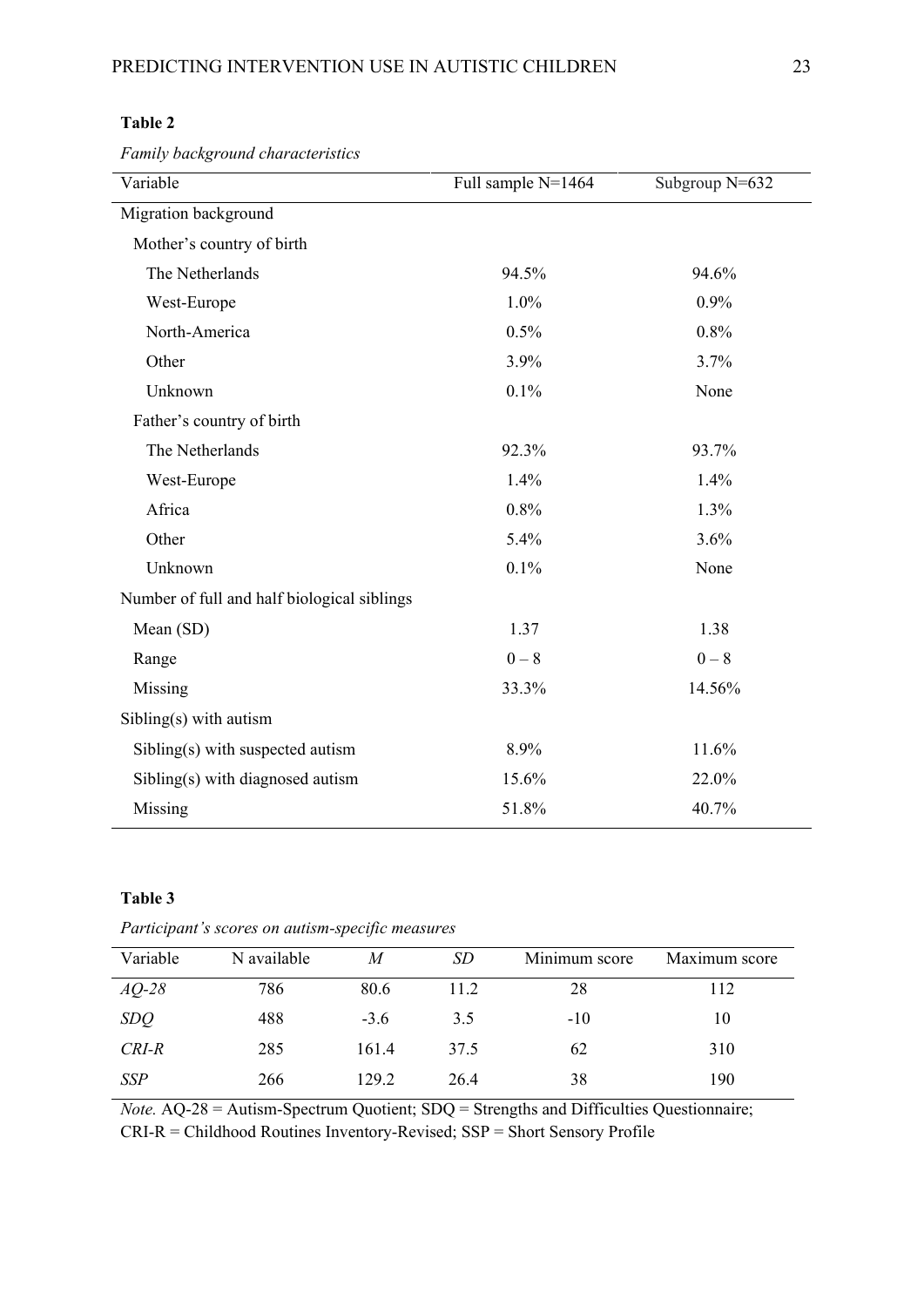*Therapy use at entry (N=955)*

| Variable                  | M(SD)           | Range            |
|---------------------------|-----------------|------------------|
| Total number of therapies | 4.07(2.05)      | 1.00-12.00       |
| Guideline therapies       | 2.08(1.31)      | $0.00 - 6.00$    |
| Mainstream therapies      | 1.76(1.24)      | $0.00 - 7.00$    |
| Other therapies           | .24(.46)        | $0.00 - 2.00$    |
| Intervention load (hours) | 232.51 (304.80) | $4.35 - 1381.58$ |

## **Table 5**

*Correlations among the continuous predictor variables*

| Variable   | Age       | $AQ-28$   | <i>SDQ</i> | $CRI-R$   | <b>SSP</b> |
|------------|-----------|-----------|------------|-----------|------------|
| Age        |           |           |            |           |            |
| $AQ-28$    | $-.202**$ |           |            |           |            |
| SDQ        | .014      | $.317**$  |            |           |            |
| $CRI-R$    | .003      | $.501**$  | $.370**$   |           |            |
| <b>SSP</b> | .115      | $-.470**$ | $-.337**$  | $-.742**$ |            |

*Note.* AQ-28 = Autism-Spectrum Quotient; SDQ = Strengths and Difficulties Questionnaire; CRI-R = Childhood Routines Inventory-Revised; SSP = Short Sensory Profile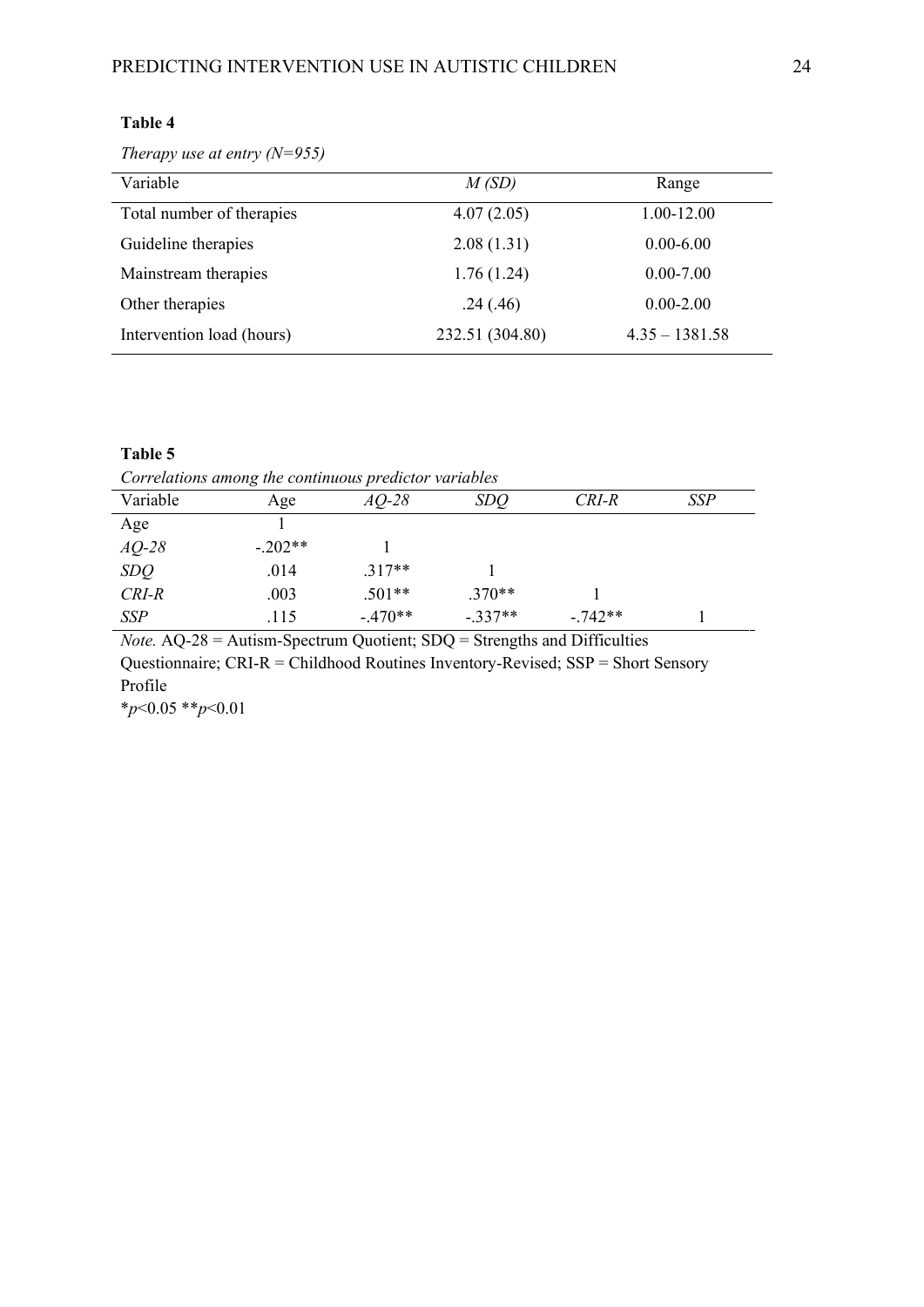## **Table 6**

*Multiple linear regression to predict the number of therapies used*

| Predictor                 | $\boldsymbol{N}$ | $\boldsymbol{B}$ | SEB | $\boldsymbol{t}$ |
|---------------------------|------------------|------------------|-----|------------------|
| Demographics              | 499              |                  |     |                  |
| Age                       |                  | $.14**$          | .04 | 3.45             |
| Sex                       |                  | $-.37$           | .29 | $-1.27$          |
| Parental education        |                  | $-12$            | .21 | $-0.56$          |
| IQ below 85               |                  | $-.71*$          | .33 | $-2.17$          |
| IQ above 115              |                  | $-.02$           | .28 | $-.07$           |
| Co-occurring diagnosis    |                  | $.50*$           | .25 | 1.99             |
| Education                 |                  | $1.12**$         | .29 | 3.86             |
| $\boldsymbol{\mathrm{F}}$ |                  |                  |     | 4.95**           |
| $R^2$                     |                  |                  |     | .07              |
| Adjusted $R^2$            |                  |                  |     | .05              |
| $\rm AQ\text{-}28^a$      | 409              | .01              | .01 | 1.00             |
| SDQ <sup>a</sup>          | 282              | $-.00$           | .04 | $-.10$           |
| $CRI-Ra$                  | 118              | .01              | .01 | 1.14             |
| SSP <sup>a</sup>          | 148              | $-.01$           | .01 | $-1.37$          |

*Note.* AQ-28 = Autism-Spectrum Quotient; SDQ = Strengths and Difficulties

Questionnaire; CRI-R = Childhood Routines Inventory-Revised; SSP = Short

Sensory Profile

<sup>a</sup> Autism-specific characteristics are added separately and individually to the model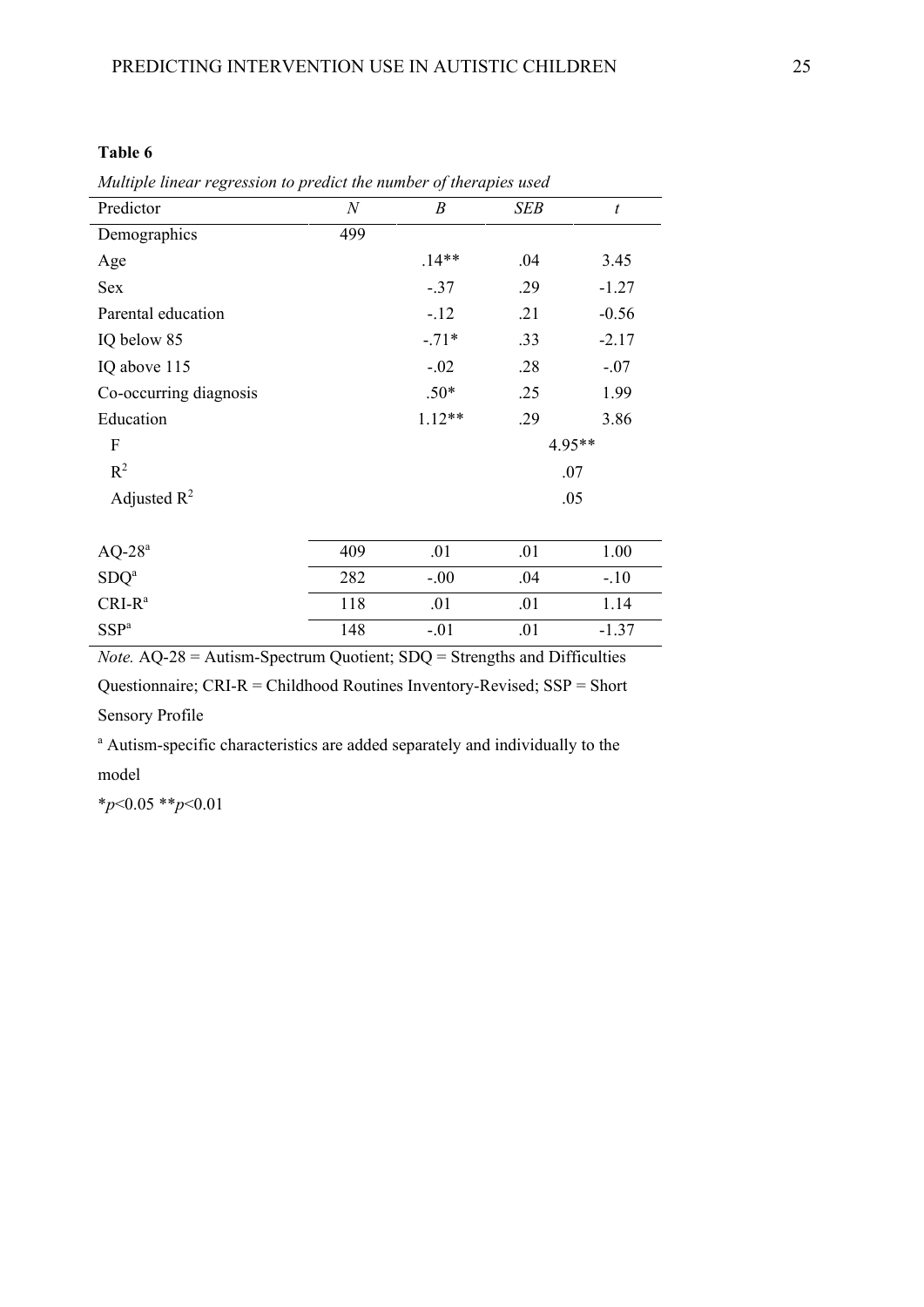## PREDICTING INTERVENTION USE IN AUTISTIC CHILDREN 26

## **Table 7**

*Binary logistic regressions to predict use of guideline, mainstream and other therapies*

|                        |          |                  | Guideline |         |           |                  | Mainstream |         |           |                  | Other     |        |           |
|------------------------|----------|------------------|-----------|---------|-----------|------------------|------------|---------|-----------|------------------|-----------|--------|-----------|
| Variable               | $\cal N$ | $\boldsymbol{B}$ | SEB       | Wald    | <b>OR</b> | $\boldsymbol{B}$ | $\cal SE$  | Wald    | <b>OR</b> | $\boldsymbol{B}$ | $\cal SE$ | Wald   | <b>OR</b> |
| Demographics           | 499      |                  |           |         |           |                  |            |         |           |                  |           |        |           |
| Age                    |          | .12              | .06       | 4.16    | $1.12*$   | $-.05$           | .05        | .73     | .96       | $-.01$           | .03       | .13    | .99       |
| Sex                    |          | $-.95$           | .56       | 2.95    | .39       | $-1.26$          | .50        | 6.47    | $.28*$    | .21              | .23       | .81    | 1.23      |
| Parental education     |          | .02              | .30       | .00.    | 1.02      | .10              | .26        | .14     | 1.10      | $-.01$           | .16       | .01    | .99       |
| IQ below 85            |          | $-.88$           | .42       | 4.38    | $.41*$    | .05              | .46        | .01     | 1.05      | .35              | .25       | 1.91   | 1.41      |
| IQ above 115           |          | .86              | .55       | 2.44    | 2.37      | .21              | .35        | .36     | 1.23      | $-.28$           | .23       | 1.52   | .76       |
| Co-occurring diagnosis |          | $-12$            | .39       | .10     | .89       | .02              | .32        | .00.    | 1.02      | .53              | .20       | 7.25   | $1.70**$  |
| Education              |          | $-.11$           | .55       | .04     | .90       | 1.25             | .35        | 13.03   | $3.49**$  | $-.15$           | .23       | .44    | .86       |
| Chi-square             |          |                  |           | 24.06** |           |                  |            | 23.11** |           |                  |           | 17.86* |           |
| $AQ-28^a$              | 409      | .04              | .02       | 3.40    | 1.04      | $-.01$           | .02        | .91     | .99       | $-.01$           | .01       | 1.84   | .99       |
| SDQ <sup>a</sup>       | 282      | .06              | .07       | .68     | 1.06      | .02              | .07        | .12     | 1.02      | $-.05$           | .04       | 2.00   | .95       |
| $CRI-R^a$              | 118      | .00.             | .01       | .11     | 1.00      | .00              | .01        | .05     | 1.00      | .01              | .01       | 1.49   | 1.01      |
| SSP <sup>a</sup>       | 148      | .01              | .01       | .40     | 1.01      | $-.02$           | .02        | 1.03    | .98       | $-.00$           | .01       | .02    | 1.00      |

*Note.* AQ-28 = Autism-Spectrum Quotient; SDQ = Strengths and Difficulties Questionnaire; CRI-R = Childhood Routines Inventory-Revised; SSP =

Short Sensory Profile

<sup>a</sup> Autism-specific characteristics are added separately and individually to the model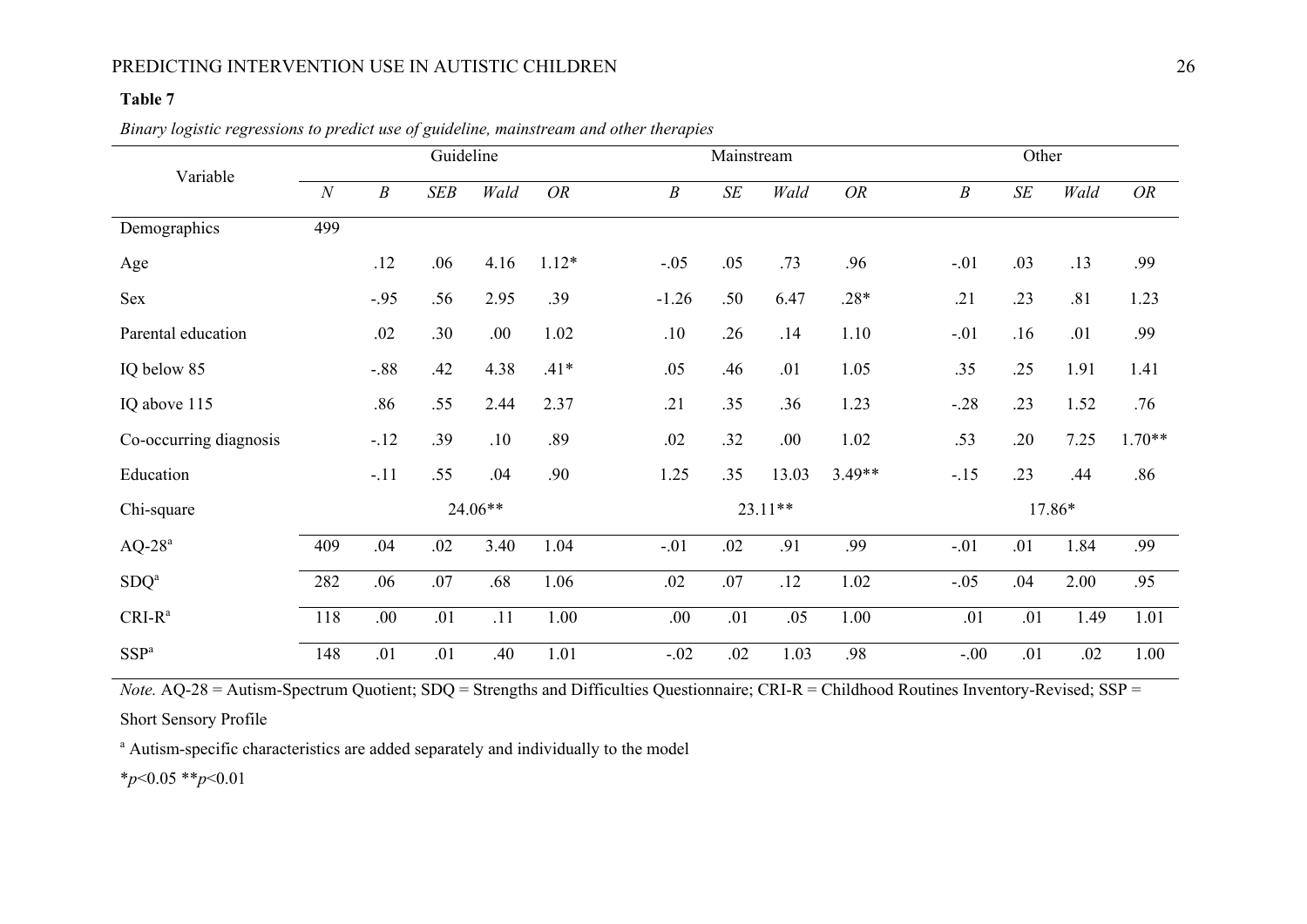## PREDICTING INTERVENTION USE IN AUTISTIC CHILDREN 27

## **Table 8**

|                        |                   |                  |        | Mainstream |             | Other            |        |      |           |
|------------------------|-------------------|------------------|--------|------------|-------------|------------------|--------|------|-----------|
| Variable               | $\overline{N}$    | $\boldsymbol{B}$ | $S\!E$ | Wald       | ${\cal OR}$ | $\boldsymbol{B}$ | $S\!E$ | Wald | <b>OR</b> |
| Demographics           | 499               |                  |        |            |             |                  |        |      |           |
| Age                    |                   | .01              | .03    | .11        | 1.01        | $-.05$           | .06    | .62  | .96       |
| Sex                    |                   | $-.13$           | .23    | .33        | .88         | $-.16$           | .41    | .15  | .70       |
| Parental education     |                   | $-.74$           | .19    | 15.42      | $.48**$     | $-.02$           | .31    | .01  | .98       |
| IQ below 85            |                   | $-.49$           | .27    | 3.28       | .61         | .29              | .45    | .41  | 1.33      |
| IQ above 115           |                   | $-.16$           | .23    | .48        | .85         | $-.63$           | .46    | 1.87 | .53       |
| Co-occurring diagnosis |                   | .76              | .21    | 13.53      | $2.14**$    | $-.49$           | .39    | 1.60 | .61       |
| Education              |                   | .68              | .23    | 8.72       | $1.97**$    | $-.01$           | .45    | .00. | .99       |
| Chi-square             | $50.01**$<br>5.42 |                  |        |            |             |                  |        |      |           |
| $AQ-28a$               | 409               | .01              | .01    | 2.01       | 1.02        | .03              | .02    | 2.00 | 1.03      |
| SDQ <sup>a</sup>       | 282               | $-.04$           | .04    | .97        | .96         | .01              | .06    | .02  | 1.01      |
| $CRI-R^a$              | 118               | $-.00$           | .01    | .16        | 1.00        | .01              | .01    | .82  | 1.01      |
| SSP <sup>a</sup>       | 148               | $-.02$           | .01    | 3.24       | .99         | $-.02$           | .01    | 3.90 | .98*      |

*Binary logistic regressions to predict use of mainstream and other medication*

*Note.* AQ-28 = Autism-Spectrum Quotient; SDQ = Strengths and Difficulties Questionnaire; CRI-R = Childhood Routines Inventory-

Revised; SSP = Short Sensory Profile

<sup>a</sup> Autism-specific characteristics are added separately and individually to the model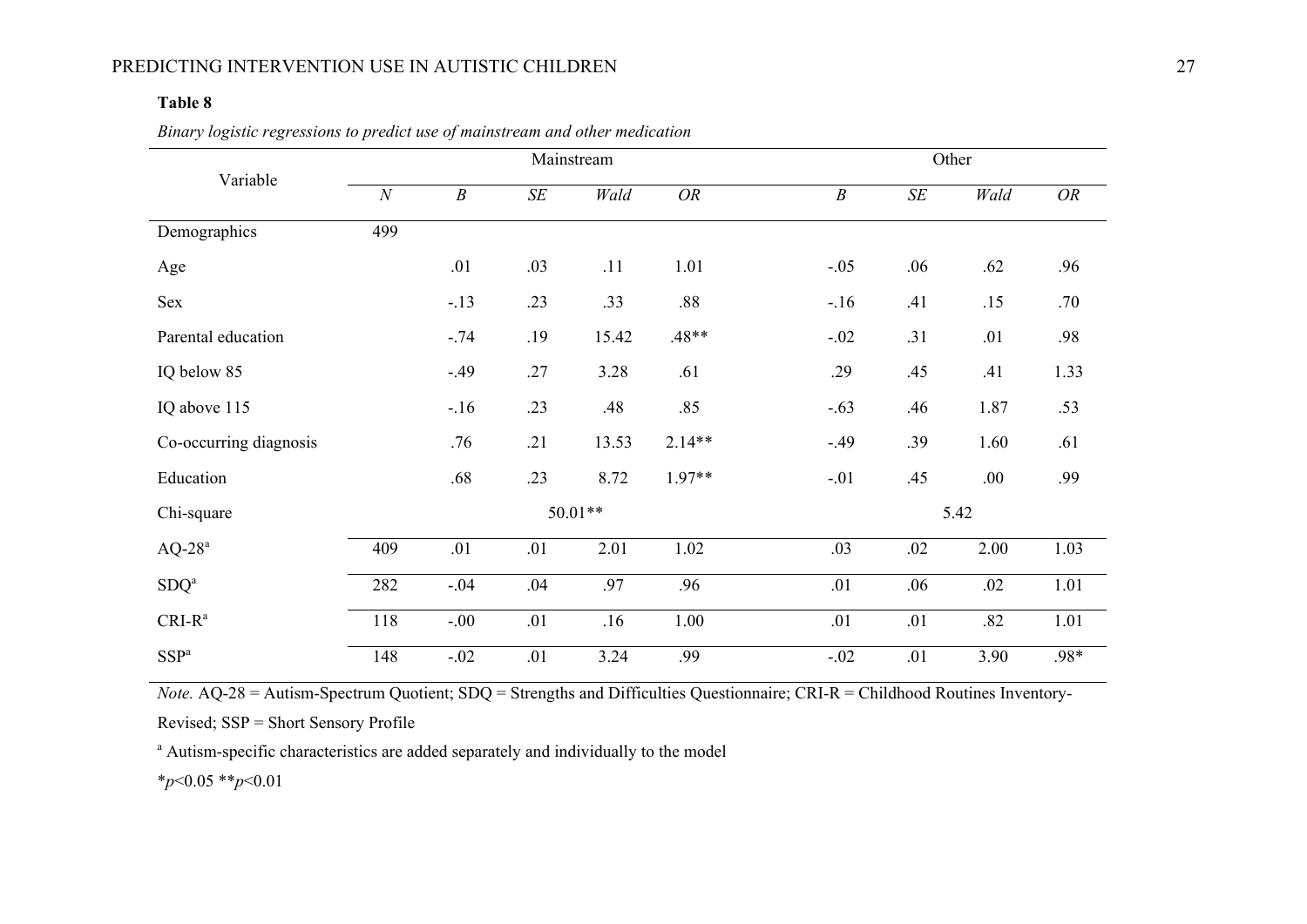## **Table 9**

*Multiple linear regression to predict intervention load*

| Predictor              | $\mathcal N$ | $\boldsymbol{B}$ | SEB   | $\boldsymbol{t}$ |
|------------------------|--------------|------------------|-------|------------------|
| Demographics           | 159          |                  |       |                  |
| Age                    |              | 4.27             | 7.09  | .60              |
| <b>Sex</b>             |              | $-39.15$         | 53.09 | $-.74$           |
| Parental education     |              | $-8.64$          | 41.74 | $-21$            |
| IQ below 85            |              | 90.22            | 64.90 | 1.39             |
| IQ above 115           |              | $-25.49$         | 52.20 | $-.49$           |
| Co-occurring diagnosis |              | 93.06            | 48.58 | 1.92             |
| Education              |              | 18.21            | 54.94 | .33              |
| F                      |              |                  | 1.84  |                  |
| $R^2$                  |              |                  | .08   |                  |
| Adjusted $R^2$         |              |                  | .04   |                  |
| AQ28 <sup>a</sup>      | 131          | 2.56             | 2.14  | 1.20             |
| SDQ <sup>a</sup>       | 141          | $-.74$           | 7.85  | $-.09$           |
| $CRI-Ra$               | 63           | 1.51             | 1.03  | 1.46             |
| SSP <sup>a</sup>       | 84           | $-2.93$          | 1.51  | $-1.93$          |

*Note.* AQ-28 = Autism-Spectrum Quotient; SDQ = Strengths and Difficulties

Questionnaire; CRI-R = Childhood Routines Inventory-Revised; SSP = Short Sensory Profile

<sup>a</sup> Autism-specific characteristics are added separately and individually to the model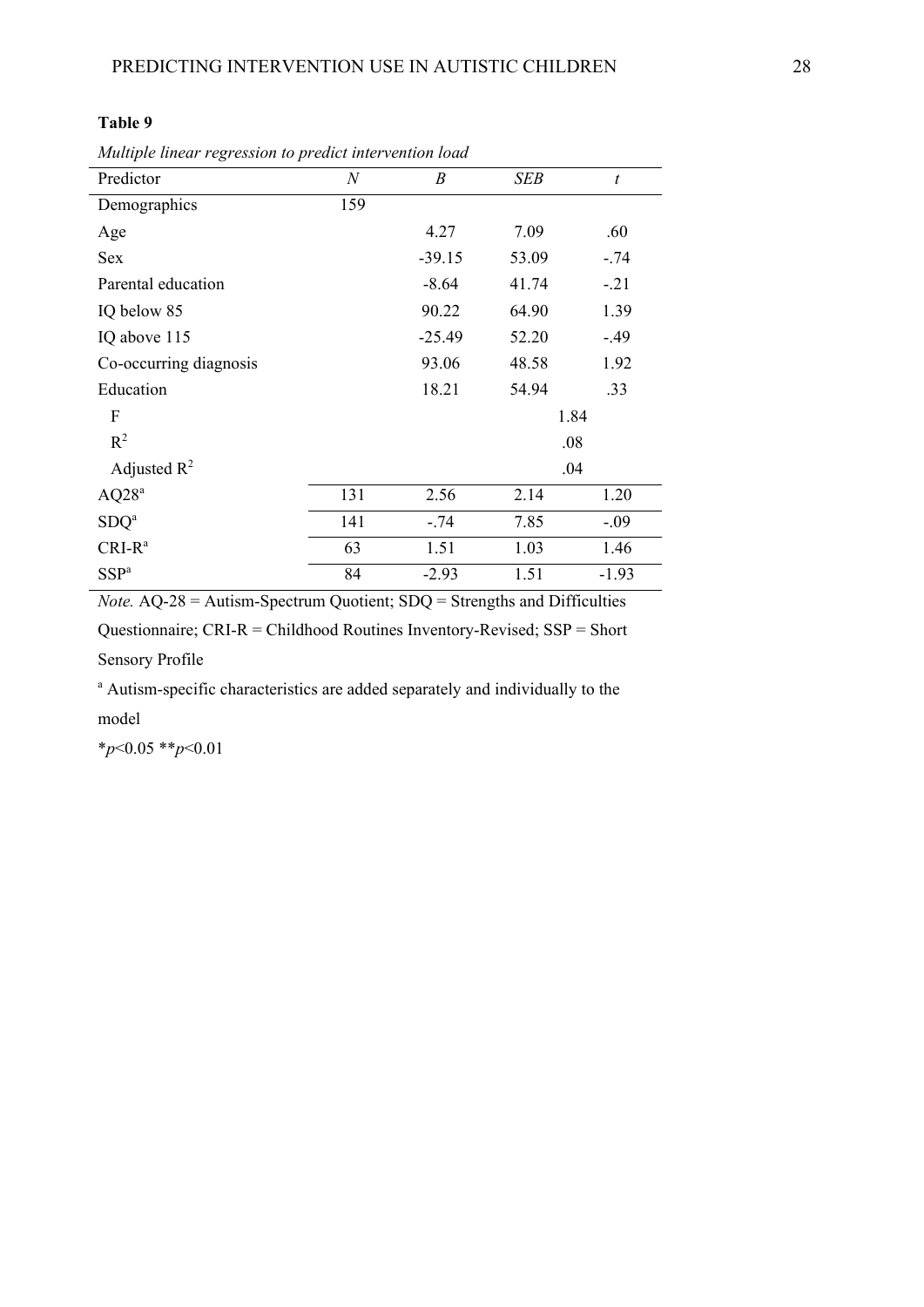## PREDICTING INTERVENTION USE IN AUTISTIC CHILDREN 29

## **Figure 1**



*Percentage of children using each type of therapy when entering the NAR (N=955)*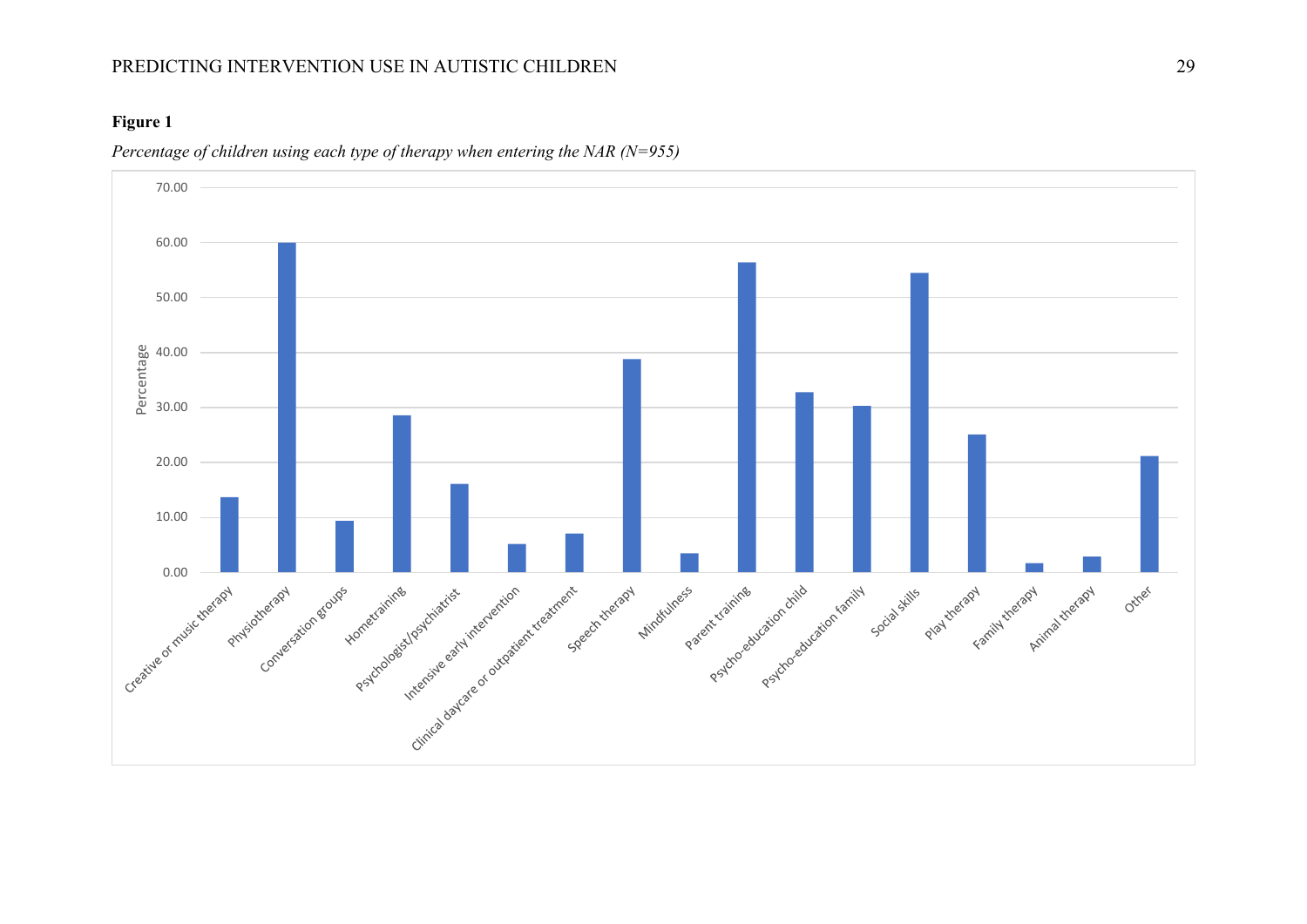# PREDICTING INTERVENTION USE IN AUTISTIC CHILDREN 30

# **Appendix A: Therapies included in the NAR questionnaire**

| <b>Answer option</b>                                                             | Category   |
|----------------------------------------------------------------------------------|------------|
| Parent training or guidance                                                      |            |
| Psycho-education for the person with autism                                      |            |
| Psycho-education for the parents, siblings or environment                        |            |
| Early intensive interventions (e.g., early intensive behaviour interventions,    |            |
| applied behaviour analysis, pivotal response treatment, discrete trial teaching, |            |
| psychiatric intensive treatment)                                                 | Guideline  |
| Social skills training and resilience treatment (e.g., theory of mind training,  |            |
| aggression regulation)                                                           |            |
| Hometraining or other coaching/guiding treatments in the home situation (e.g.,   |            |
| intensive orthopedagogical family treatment, practical pedagogical family        |            |
| treatment, video interaction guidance, parent-child interaction therapy,         |            |
| Floortime)                                                                       |            |
| Creative therapy or music therapy                                                |            |
| Physiotherapy or other motor therapies (e.g., occupational therapy,              |            |
| psychomotor therapy, sensory integration therapy)                                |            |
| Conversation groups                                                              |            |
| Individual conversations with a psychologist or psychiatrist (e.g.,              |            |
| psychotherapy, CBT, EMDR)                                                        | Mainstream |
| Clinical daycare or outpatient day clinics                                       |            |
| Speech therapy                                                                   |            |
| Mindfulness                                                                      |            |
| Play therapy                                                                     |            |
| Family therapy (e.g., multi system therapy, functional family therapy)           |            |
| Other treatment                                                                  | Other      |
| Therapy with animals                                                             |            |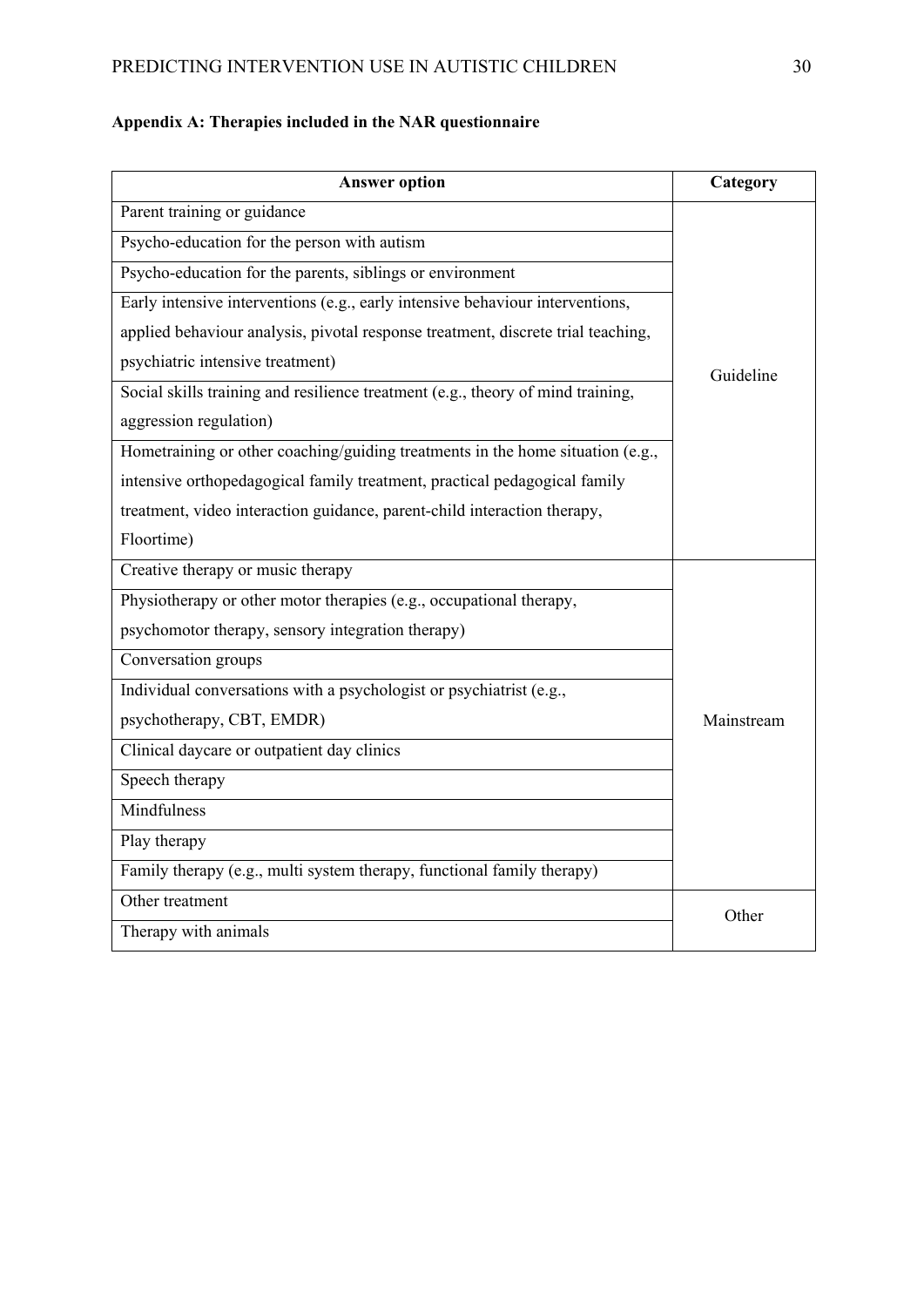# **Answer options Type of medication Category** Abilify/aripiprazol(e) Atypical antipsychotic Mainstream Risperdal/risperidon(e) Seroquel/quetiapine Zyprexa/olanzapine Dipiperon/pipamperon(e) Haloperidol/Haldol Typical antipsychotic Orap/pimozide Concerta/metylfenidaat (methylphenidate) Medikinet/equasym/<br>Psycho-stimulant methylfenidaat (methylphenidate) Ritalin/methylfenidaat (methylphenidate) Cipramil/citalopram Selective serotonin reuptake inhibitor Fevarin/fluvoxamine Lexapro/cipralex/escitalopram Prozac/fluoxetine Seroxat/paroxetine Venlafaxine Zoloft/sertraline Wellbutrin (bupropion) Antidepressant Avanza/axit/mirtaz/mirtazon/ remeron/zispin/mirtazapine Atypical antidepressant Amitriptyline Tricyclic antidepressant Dixarit/clonidine  $\vert$  Adrenergic  $\alpha$  receptor agonists Ativan/orfidal/lorazepam Seresta/oxazepam Benzodiazepine agonist Valium/diazepam Strattera/atomoxetine Strattera/atomoxetine Selective norepinephrine transporter Restoril/normison/temazepam Benzodiazepine agonist Dexamfetamine (dextroamphetamine) Amphetamine Rivotril/clonazepam Anti-epileptic

## **Appendix B: Medications included in the NAR questionnaire**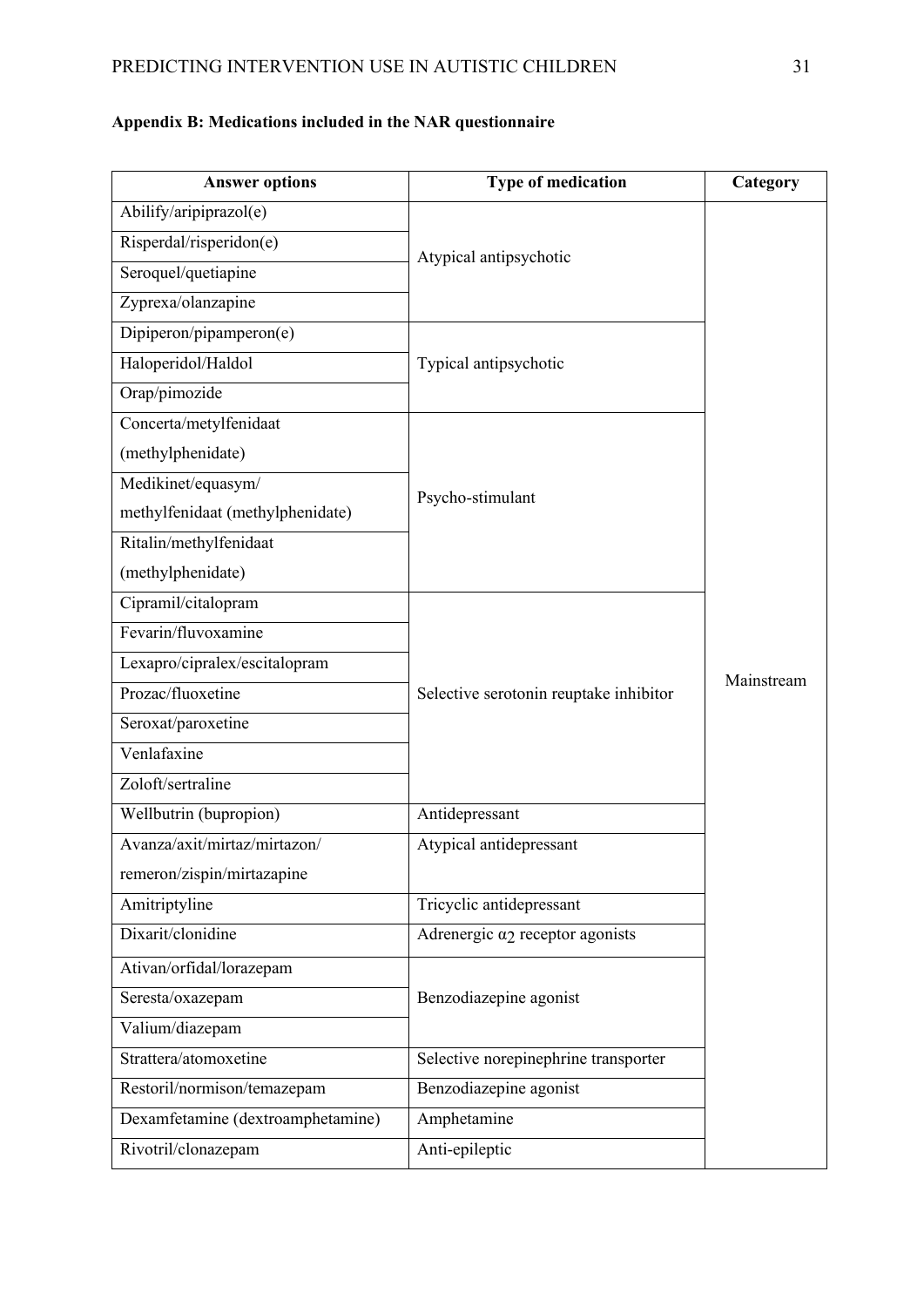# PREDICTING INTERVENTION USE IN AUTISTIC CHILDREN 32

| Propranolol                       | Beta blocker    |       |
|-----------------------------------|-----------------|-------|
| Depakine (valproic acid)          | Anticonvulsants |       |
| Other (people could fill this in) |                 | Other |
| Don't know/unknown                |                 | None  |